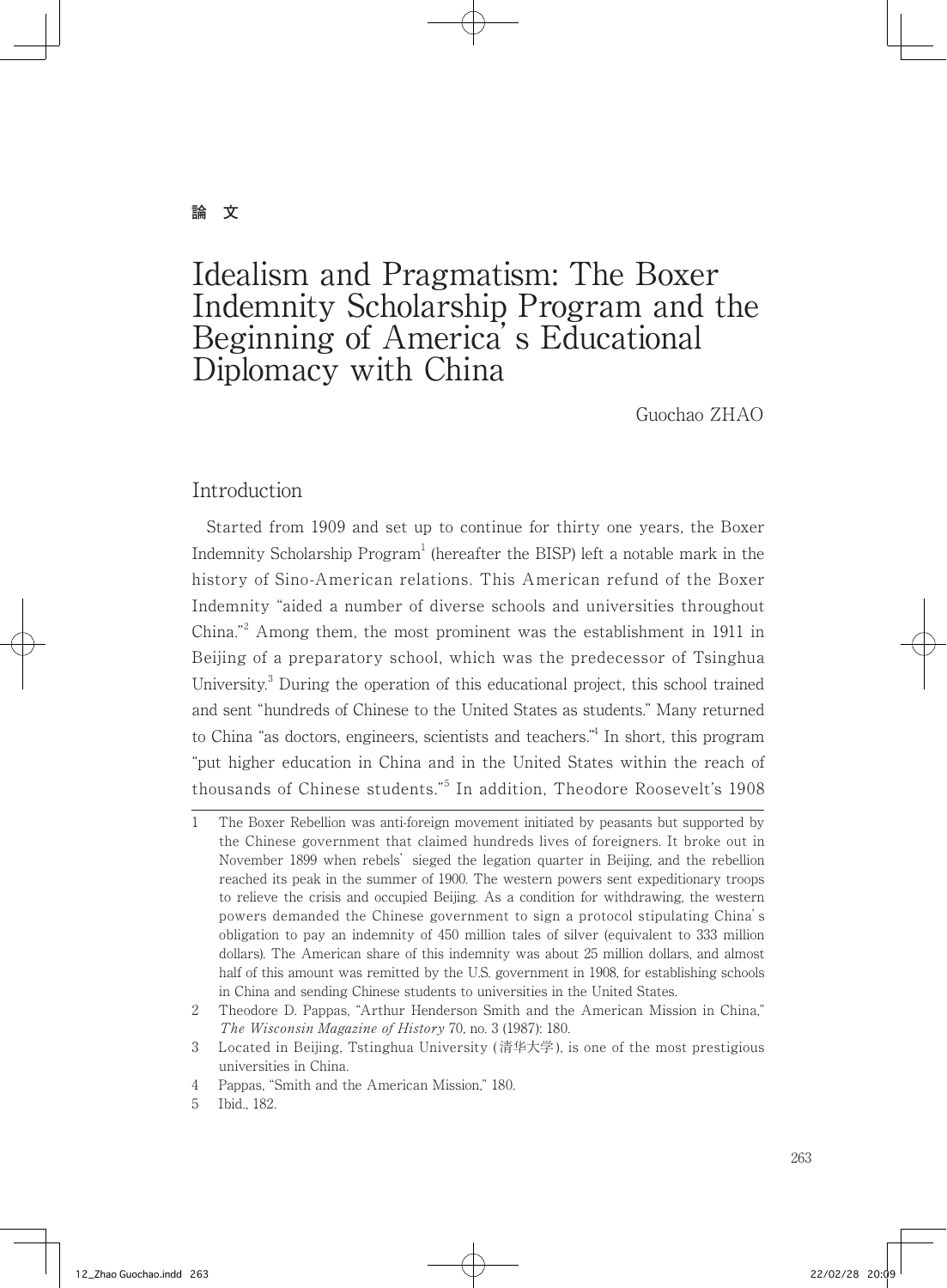executive order directed that while China paid off its indemnity, the US would return the surplus indemnity on monthly installments.<sup>6</sup> This remission arrangement also ensured that the unrest and turbulence of the early twentieth century China could not impact the BISP, allowing it to become "the most important scheme for educating Chinese students in America and arguably the most consequential and successful in the entire foreign-study movement of twentieth century China."<sup>7</sup>

 While recognizing the benefits achieved by the BISP in educating Chinese, the influence of this scheme was not merely confined to bringing modern education to China. By remitting a portion of the indemnity and devoting it to educational purposes, the effect of this "very far-reaching" project was, as an American government report at the time concluded, "altogether inestimable."<sup>8</sup> Diplomatically, the BISP "has placed the United States, in the minds of the Chinese, in a category entirely different from that of any other nationality."<sup>9</sup> It is hence not surprising that this educational program is often hailed as an "act of international friendship."10 In other words, the initiation of the BISP exerted positive effects on Chinese-American diplomacy.

 There should be a connection between America's China policy with the establishment of the BISP considering it was launched in early twentieth century, which is a "watershed in U.S foreign policy."<sup>11</sup> Additionally, it was preceded by the articulation of the "Open Door Policy,"<sup>12</sup> which became

<sup>6</sup> Theodore Roosevelt, "Executive Order," Papers Relating to the Foreign Relations of the United States, December 3, 1908, https://history.state.gov/historicaldocuments/ frus1908/d64.

<sup>7</sup> Weili Ye, Seeking Modernity in China's Name: Chinese Students in the United States, 1900-1927 (Redwood City: Stanford University Press, 2001), 10.

<sup>8</sup> Committee on Foreign Affairs, Chinese Indemnity: Hearings Before the United States House Committee on Foreign Affairs, Sixty-Eighth Congress, First Session (Washington: U.S. Government Printing Office, 1924), 65.

<sup>9</sup> Ibid.

<sup>10</sup> Jerry Israel, Progressivism and the Open Door: America and China, 1905-1921 (Pittsburgh: University of Pittsburgh Press, 1971), 43.

<sup>11</sup> Qingjia Edward Wang, "Guest from the Open Door: the Reception of Chinese Students into the United States, 1900s-1920s," The Journal of American-East Asian Relations 1, no.3 (1994): 55.

<sup>12</sup> The Secretary of State John Hay articulated the concept of the "Open Door" in a series of diplomatic notes in 1899-1900 which aimed to secure the equal opportunity for international trade and commerce in China, as well as China's administrative and territorial integrity. The paper will further explain this policy in a subsequent section.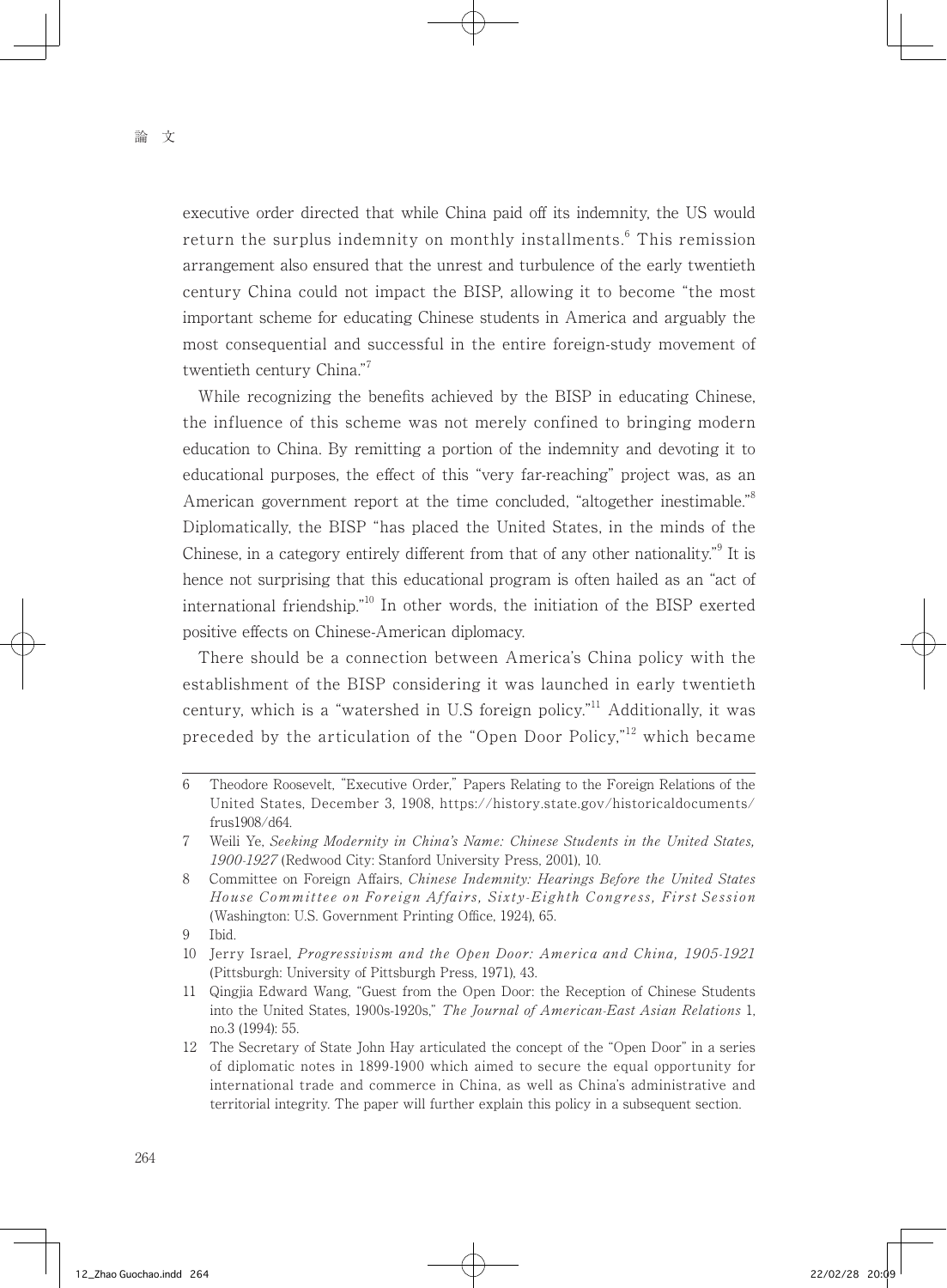America's official policy towards the Far East in the first half of the twentieth century.<sup>13</sup> In light of the BISP's establishment at a diplomatically critical time. when studying this indemnity-for education project, it is necessary to consider America's diplomatic priorities.

 Yet researchers, especially those in China, tend to look at the BISP as a "single case"<sup>14</sup> and rarely put this plan within the framework of U.S. diplomatic history or the history of Sino-America relations.<sup>15</sup> As a result, it is not uncommon for the BISP to be merely taken as the "second wave of Chinese student enrollments in American colleges and universities."16 Despite this program resuming large-scale Chinese student enrollments in American schools, especially significant after the termination of the Chinese Educational Mission (hereafter the  $CEM$ )<sup>17</sup>, this common assessment needs rethinking. Others claim that the BISP was America's second attempt to exert influence on China after the failure of the CEM.<sup>18</sup> Both these two claims may contribute to the formation of a less comprehensive and accurate understanding of the BISP and the CEM.

 This paper analyzes how Chinese-American relations influenced the materialization of the CEM and the BISP. It argues that regarding them as "two waves" of Chinese students coming to American schools, or "two attempts" of the United States at influencing China only lead to ignoring the important differences between these two educational projects. Studying the background and implementation of the CEM and BISP through the lens of the historically dynamic China-U.S. diplomatic relationship, the paper reveals that although the CEM was a Chinese government-sponsored program for American education, it was both premature and almost entirely the effort of a single individual, rather

<sup>13</sup> "Secretary of State John Hay and the Open Door in China, 1899-1900," Office of the Historian, accessed September 18, 2021, https://history.state.gov/milestones/1899-1913/ hay-and-china.

<sup>14</sup> Wei Chen, The Game of Education: The Boxer Indemnity Scholarship in the Perspective of US China Policy in the Early  $20<sup>th</sup>$  Century (Beijing: MA Thesis, China Foreign Affairs University, 2016), 2.

<sup>15</sup> Zongli Guo and Rui Mao, "The Domestic Researches on the 'Remission of the Boxer Indemnity' by the United States in Recent Ten Years," History Teaching no.5 (2007): 93.

<sup>16</sup> Teresa Brawner Bevis, A History of Higher Education Exchange: China and America (New York: Routledge, 2013), 89.

<sup>17</sup> Started in 1872 and terminated in 1881, the Chinese Educational Mission (the CEM) is China's first government sponsored study abroad program in the United States.

<sup>18</sup> Ning Qian, The Chinese Students Encounter America, trans. T. K. Chu (Hong Kong: Hong Kong University Press, 2002), xvii.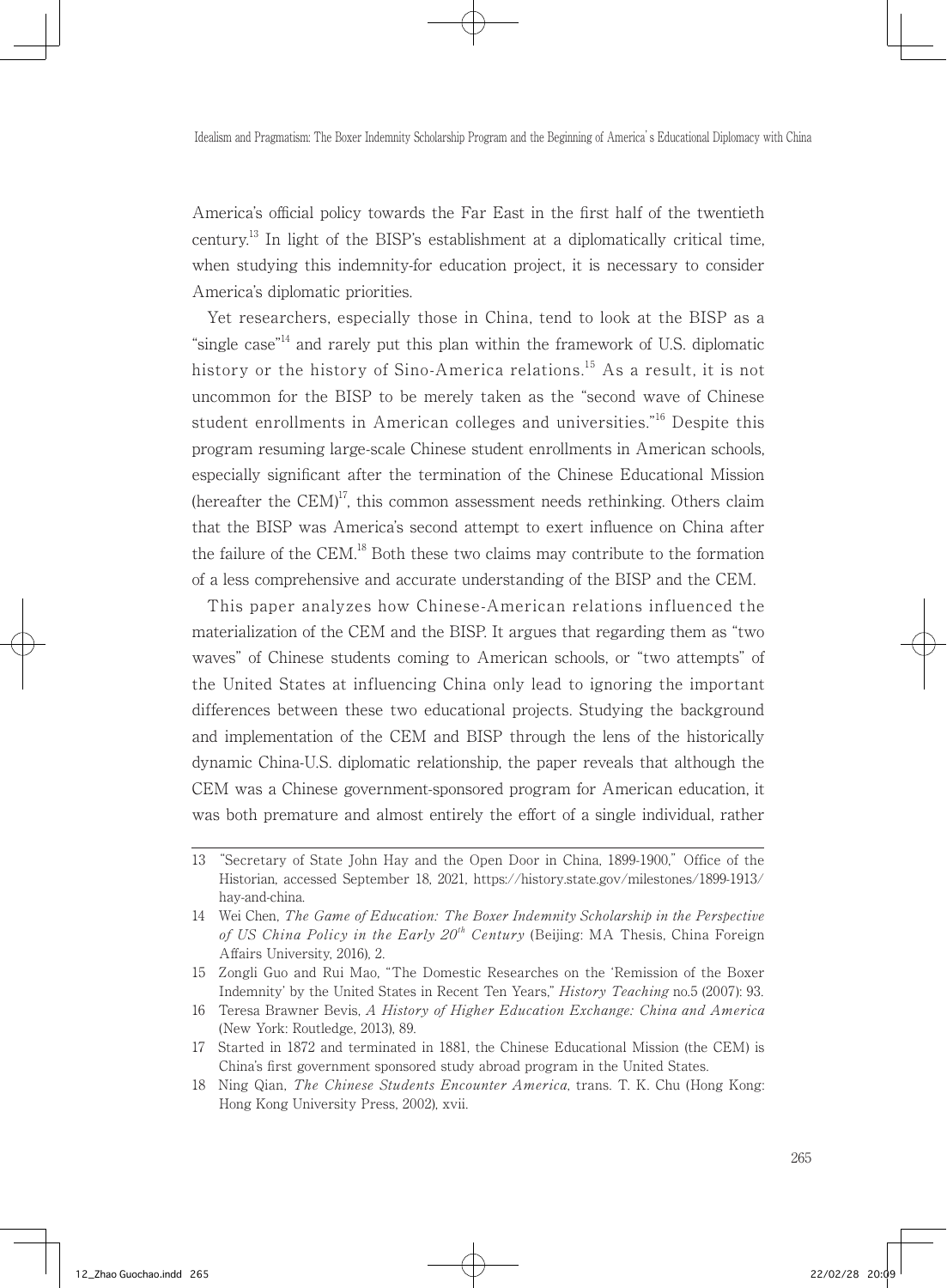than a government consensus. In contrast, the American government established the BISP with the intention of helping to shape American policy towards China at the turn of the twentieth century. The US government had not made the CEM a priority. The BISP, however, was almost entirely designed by American politicians. This discrepancy indicates that the BISP began the use of education by the United States for achieving its diplomatic goals in China. In short, whereas the CEM tended to be the work of an individual, the BISP marks the beginning of America's educational diplomacy with China. This paper provides a better understanding of the difference between these two educational schemes. This very difference, which is constantly ignored, is more significant than the disparity of the two schemes in their sequence, length, scope and scale since it helps to identify when and why education became a tool for America's diplomacy with China.

#### The Prematurity and Coincidence in the CEM

 Begun in 1872 and operated in the United States until 1881, the CEM was the first Chinese government-sponsored study abroad program. As a component of the "Self-Strengthening Movement"<sup>19</sup> from 1872 to 1875, the Qing government dispatched 120 students in annual installments of thirty students. They were expected to acquire "foreign techniques" in such fields as military science, astronomy, mathematics and engineering so that "China could gradually be strengthened."<sup>20</sup> Consequently, the graduates of the CEM "made groundbreaking contributions" to the development of China in technology and "served as vital mediators" between China and the West during the last decades of the Qing dynasty.<sup>21</sup>

 Two persons are vital to the materialization of this unprecedented educational program, respectively Yung Wing and Anson Burlingame. As the first Chinese

<sup>19</sup> The Qing government launched the Self-Strengthening Movement in early 1860s, with the intention of modernizing China through, as a contemporary slogan put it, "Chinese studies for the essence, Western studies for the practical application."

<sup>20</sup> Guofan Zeng, "The Memorial of Selecting and Sending Intellectual and Bright Lads to Study Abroad," in Materials on Modern Chinese History: Self-Strengthening Movement (Shanghai: Shanghai People's Press, 1961), 153.

<sup>21</sup> Stacey Bieler, "Patriots" or "Traitors"? A History of American-Educated Chinese Students (New York: M.E. Sharpe, 2003), xii.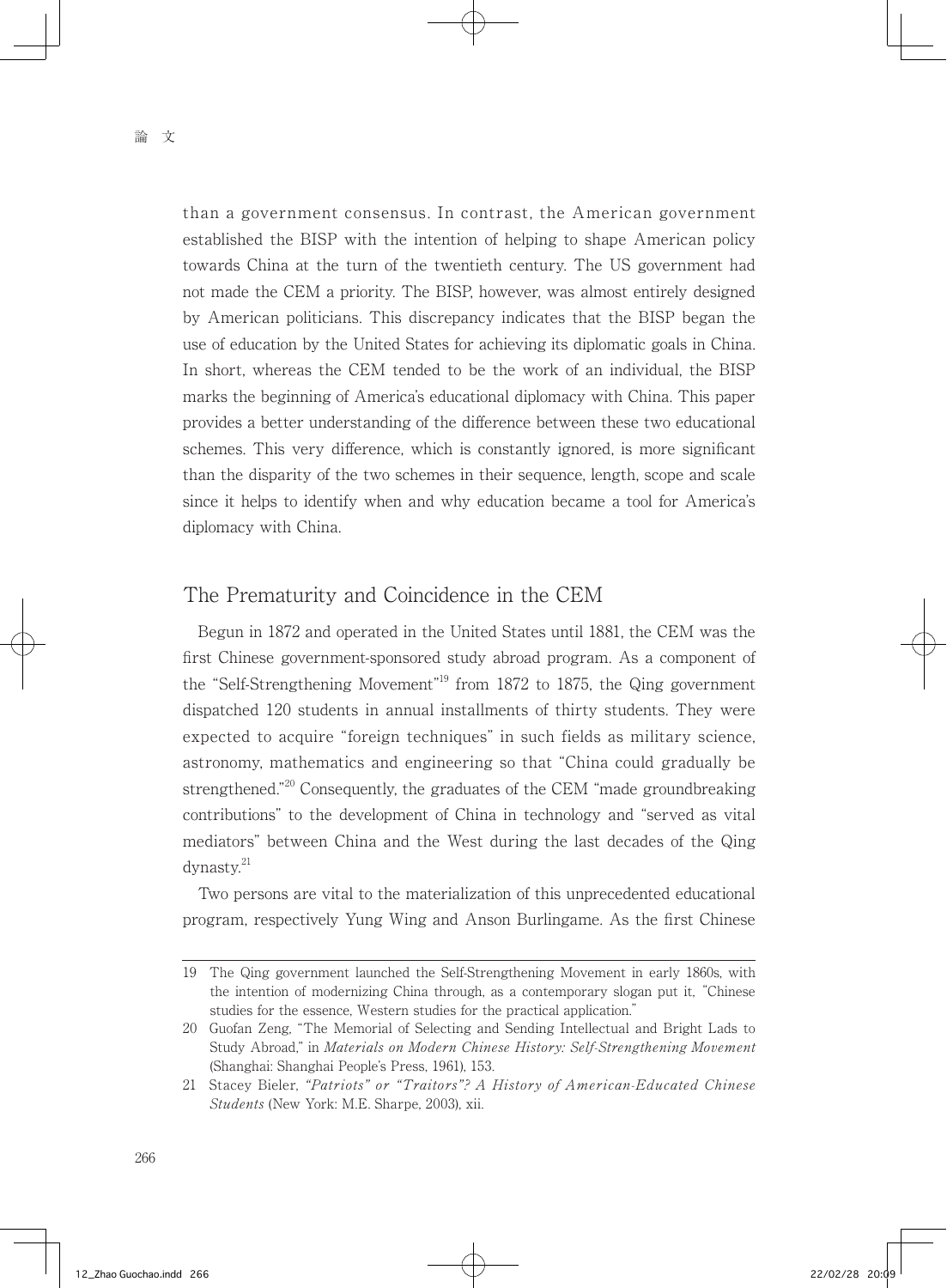Yale graduate, Yung Wing's years-long urging upon Qing officials the necessity of foreign education was instrumental in the imperial court's approval of the  $CEM<sup>22</sup>$  Meanwhile, the friendly attitude towards China of Anson Burlingame, who was the first American minister to China in Beijing from 1862 to 1867, earned him the appointment of the empire's first envoy to the West. He led China's first diplomatic mission to the United States, in which the delegation reached the 1868 Burlingame Treaty whose seventh article granted Chinese students the most favored nation treatment in American public schools. Thus, scholars believe this very provision is a manifestation of China's willingness of opening educational exchange with America.<sup>23</sup> It also suggested a "contractual" basis" the United States offered which later ensured the CEM to be conducted there.<sup>24</sup> However, a reexamination of Yung Wing's experience of lobbying for the foreign educational mission, as well as the essence of the Burlingame Treaty, leads to an entirely different viewpoint.

 Yung Wing was unique among his traditionally educated Chinese counterparts. After being educated in Macao and Hong Kong, he sailed to the United States and finished his studies at Yale in 1854. He returned to China one year later with the determination of enabling the rising generation of China to have the same education that he had<sup>25</sup>, but soon found there was no space for displaying this ambition. Despite concluding that Western education is "the most feasible method" to reform and regenerate  $China^{26}$ , it was considered irrelevant to the civil servant examination system by which young Chinese achieved fame and prosperity. This made study abroad unappealing. Nor could he present his scheme to any influential official as he planned.<sup>27</sup> His efforts therefore yielded little fruit during the first five years after his return.<sup>28</sup> Obviously, Yung Wing's foreign education project for the reformation and regeneration of China was

<sup>22</sup> "Mr. Low to Mr. Fish," Papers Relating to the Foreign Relations of the United States, July 12, 1872, https://history.state.gov/historicaldocuments/frus1872p1/d84.

<sup>23</sup> Biyin Liang, The Study on Sino-American Cultural Exchange in Modern History (Guangdong: Sun Yatsun University Press, 2009), 75.

<sup>24</sup> Biying Liang, Chen Lanbin and the Diplomacy of Late Qing Dynasty (Guangdong: Guangdong People's Press, 2011), 97.

<sup>25</sup> Yung Wing, My Life in China and America (New York: Henry Holt Company, 1909), 15.

<sup>26</sup> Ibid., preface.

<sup>27</sup> Joseph H. Twitchell, "An Address Delivered before Kent Club of the Yale Law School, April 10, 1878," in My Life in China and America, 89.

<sup>28</sup> Ibid.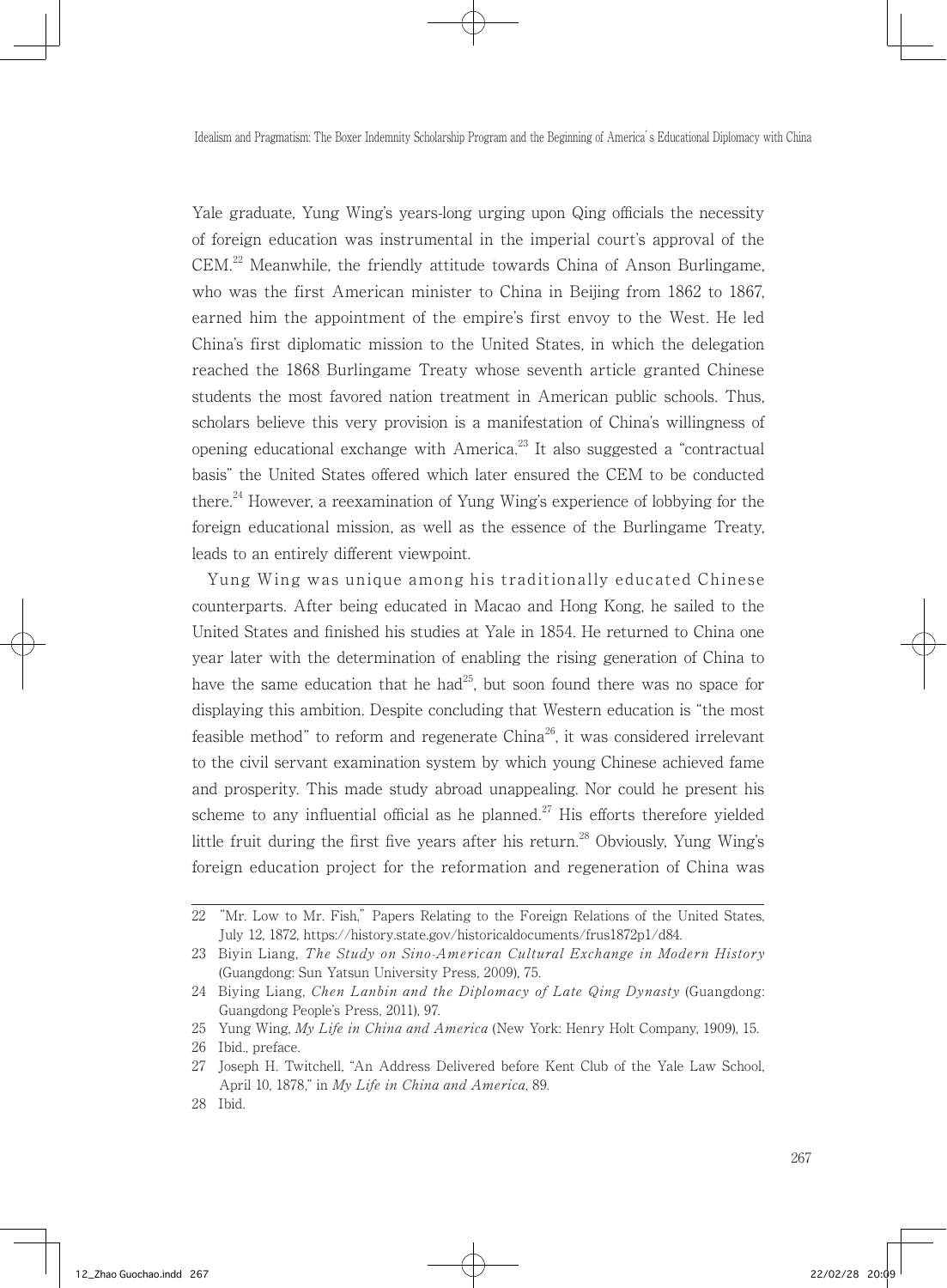conceived when the foundation of its implementation in that empire was nearly impossible. Even the initiation of the Self-Strengthening Movement did not bring converts to Yung Wing's plan. The government's conservatism remained.

 This campaign did, however, bring Yung Wing an opportunity to meet the powerful official Zeng Guofan (曾国藩).<sup>29</sup> Unsure of Zeng's own inclinations, Yung Wing put his study abroad plan "in the background" during his first interview with Zeng.<sup>30</sup> Subsequent work as a translator gave him further access to important officials, but until 1870, most of them heard his educational plans with indifference.<sup>31</sup> His attempt in 1867, one year before the Burlingame Treaty was concluded, at bringing his foreign education plan to the imperial court also fell through. Though he made a meticulous arrangement by using three other proposals as the chaperon and placing his scheme second in the sequence to avoid giving it too much prominence, he could not find anyone to present the ideas on his behalf.<sup>32</sup>

It was the 1870 Tianjin Massacre (天津教案)<sup>33</sup> that accidentally helped bring Yung Wing's scheme to fruition. To settle the aftermath, a commission including Zeng Guofan was assigned to negotiate with foreign representatives, and Yung Wing joined as interpreter. He took this chance to restate his plan, and used this riot to illustrate its necessity. $34$  This time, Zeng agreed to incorporate the plan in a memorial to the throne and the approval from Beijing marked the consummation of Yung Wing's efforts and the realization of the CEM.

 Yung Wing's effort to establish the CEM reveals the unlikelihood for the Chinese government to solicit a most favored nation clause for its students in the negotiation of the Burlingame Treaty. Evidently, the imperial government had no intention of sending students abroad when this treaty was concluded

34 Twitchell, "Address before Kent Club," 92.

<sup>29</sup> As the Viceroy of the Liangjiang area (两江总督), Zeng was one of the most powerful officials in the 1860s and was a major advocate of the Self-Strengthening Movement. The Liangjiang area (两江地区) included the Provinces of Jiangsu, Anhui, Jiangxi and the city of Shanghai ( 江苏省、安徽省、江西省、上海市 ). He was in charge of the political, civil and military affairs in of these places.

<sup>30</sup> Wing, China and America, 52.

<sup>31</sup> Twitchell, "Address before Kent Club," 92.

<sup>32</sup> Wing, China and America, 60.

<sup>33</sup> The Tianjin Massacre broke out in the summer of 1870, and was caused by the locals' misunderstanding the work conducted by the Roman Catholic Church in the city. It resulted in the burning down of foreigner-owned properties such as a church and hospital, and the murder of several priests and nuns.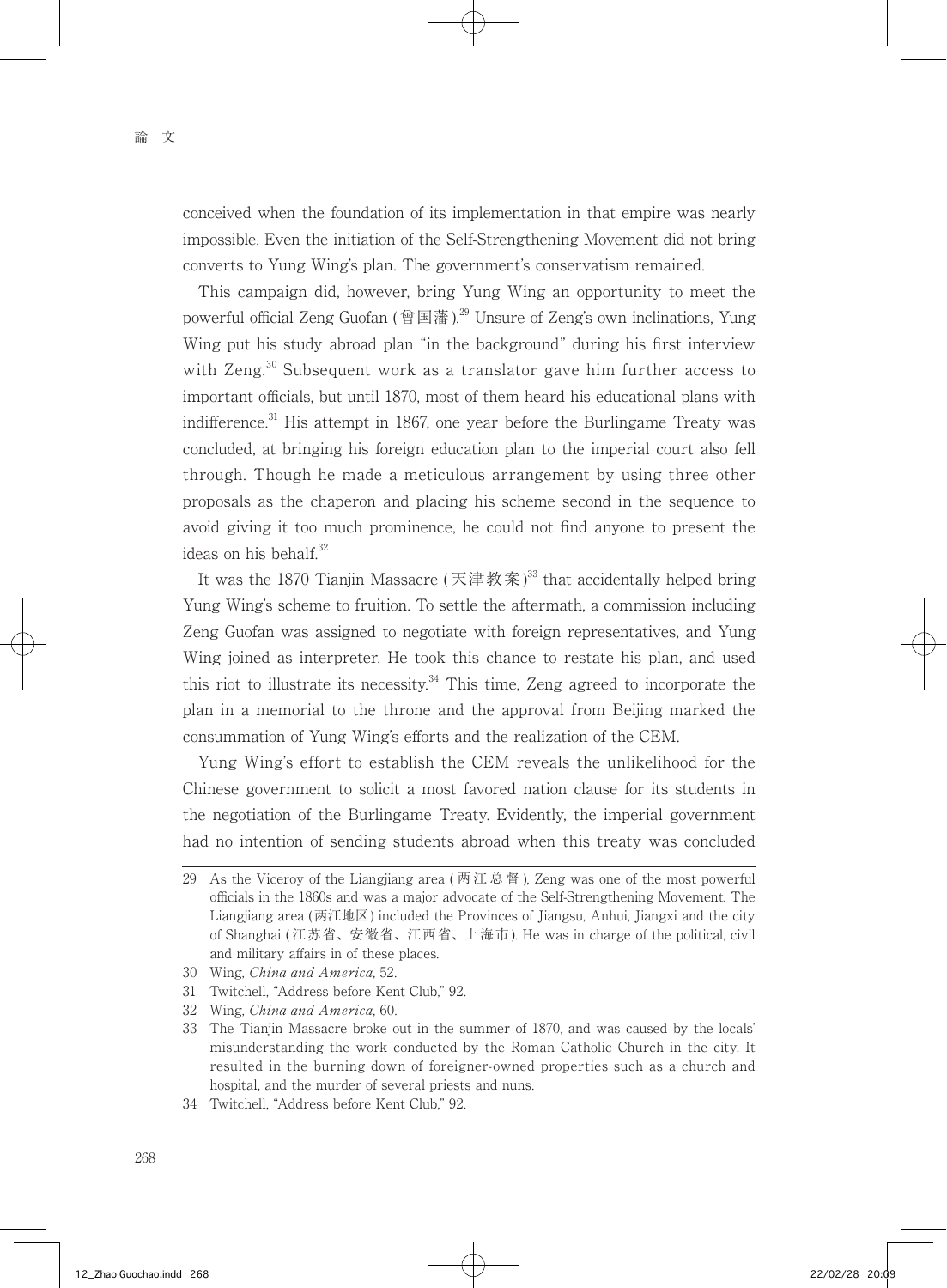since the CEM could have been further delayed without the Tianjin Massacre. As hard as Yung Wing worked, therefore, the provisions to educate students in America owes more to the intention and designs of the United States.

 Except granting Chinese students the most favored nation treatment in American public schools, the seventh article of the Burlingame Treaty offered the same privileges to Americans in Chinese schools controlled by the government. Additionally, it also provided freedom for Americans concerning establishing and maintaining schools in China where foreigners were permitted to reside. It is noticeable although the Burlingame Treaty features the application by a Western power of the principle of reciprocity to China for the first time, the use of its certain provisions, however, is "neither very common or even likely.<sup>"35</sup> That is to say, some clauses may only be paper promises made to maintain the treaty's appearance of reciprocity. In addition, as the preamble of the Burlingame Treaty claims, this agreement was concluded based on circumstances that had arisen during the ministerial term of Anson Burlingame in China. It was a period when the two countries "were not important to, or even interested in, each other.<sup>36</sup> and the involvement of America in China was mainly confined to having a "relatively small but profitable trade."<sup>37</sup> In light of this, it can be assumed that the most favored nation treatment for Chinese students was another "paper promise" since America's interest in that empire had not yet extended to training Chinese.

 This assumption can be confirmed by investigating the correspondence between the U.S. legation and consulates in China and the Department of State during the period when Burlingame was in office. This was nearly the same period Yung Wing was pleading for the CEM's adoption. Diplomatic documents show no specific interest in providing education to Chinese, and this again suggests the lack of interest in this provision from the American side. Similarly, there was no mention of the matter as to Chinese establishing schools in America or Americans attending Chinese public schools. The only education-

<sup>35</sup> John Schrecker, "'For the Equality of Men-for the Equality of Nations': Anson Burlingame and China's First Embassy to the United States, 1868," Journal of American-East Asian Relations 17, no.1 (2010): 29.

<sup>36</sup> Guoqi Xu, Chinese and Americans: A Shared History (Cambridge: Harvard University Press, 2014), 29.

<sup>37</sup> David L. Anderson, Imperialism and Idealism: American Diplomats in China, 1861- 1898 (Bloomington: Indiana University Press, 1986), 10.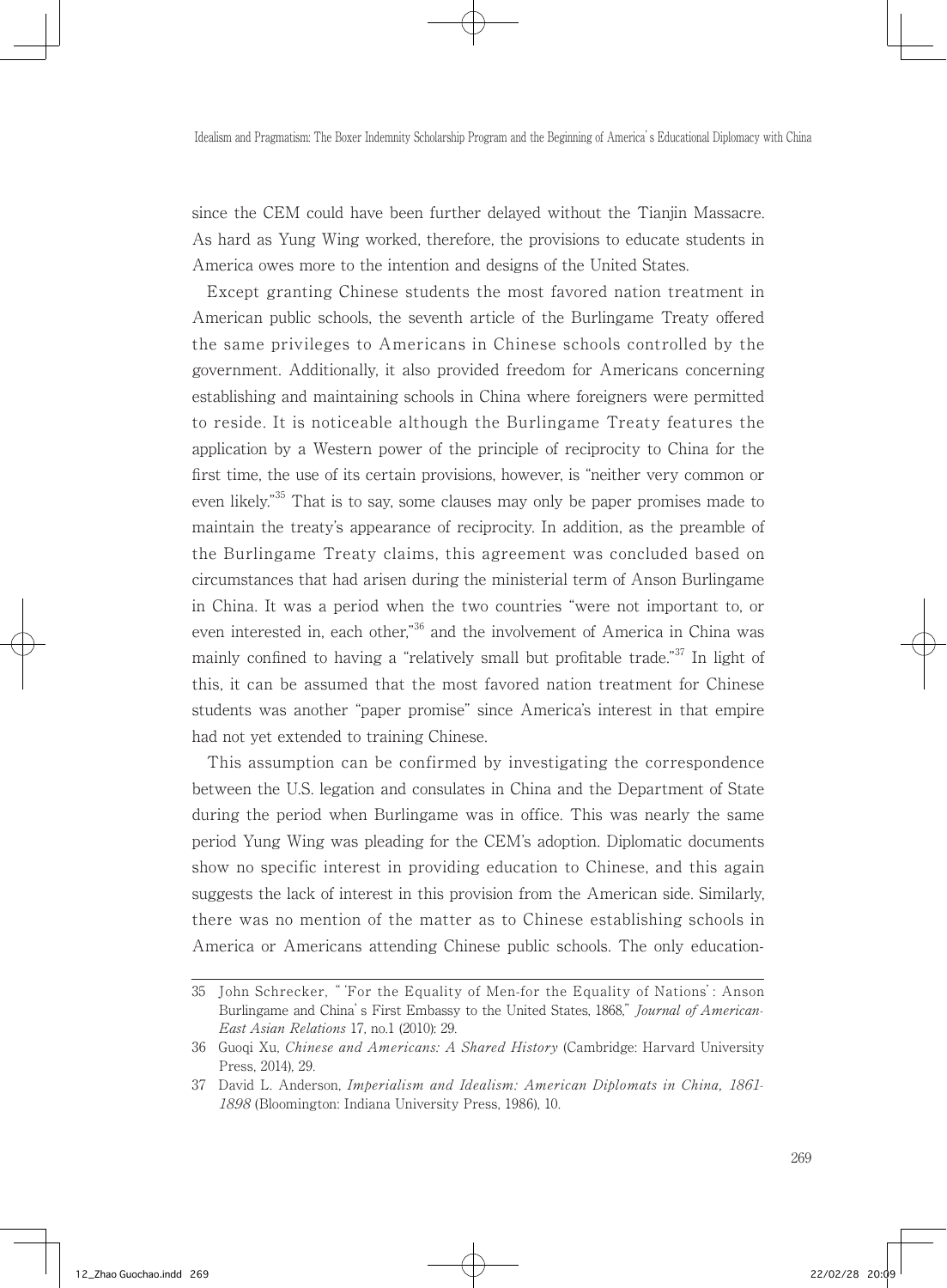related project that received constant urging was establishing an interpretertraining school in China. Such demand demonstrated China's marginality in the diplomatic concerns of the United States.

 Due to the insufficiency of interpreters in American consulates in China, their consuls were "compelled to request the aid of missionaries in their interviews or correspondence with Chinese officials."38 Seeing that interpreters are "vital to the efficiency of our consular service and measurably to the honor of our nation," the Chargé d'Affaires Samuel Williams claimed "the country must educate them."39 Recognizing the duties of interpreters such as deciding cases in consular court and corresponding with native officials are "extensive and difficult," George Seward, the Consul General in Shanghai, believed such a school could make his consulate "comparatively effective."<sup>40</sup> Furthermore, those interpreters were also expected, in the future, to become consuls conversant with the language and customs of  $China<sup>41</sup>$  Considering the consulates of many other powers in China "are all supplied with trained interpreters."<sup>42</sup> this plan aimed at bringing the consular institutions of America in that empire, to the same line with theirs, and, as Burlingame stated, reflects "lasting honor upon our beloved country."43

 Although neither Anson Burlingame nor Secretary of State William Seward left any records from the Burlingame Treaty negotiations<sup>44</sup>, this treaty aimed to solve problems that emerged during Burlingame's tenure. As having trained

<sup>38</sup> "Mr. Burlingame to Mr. Seward," Papers Relating to the Foreign Relations of the United States, May 19, 1862, https://history.state.gov/historicaldocuments/frus1862/ch18.

<sup>39</sup> "Mr. Williams to Mr. Burlingame," Papers Relating to the Foreign Relations of the United States, October 24, 1865, https://history.state.gov/historicaldocuments/ frus1866p1/d375.

<sup>40</sup> "Mr. G.F. Seward to Mr. Burlingame," Papers Relating to the Foreign Relations of the United States, September 16, 1865, https://history.state.gov/historicaldocuments/ frus1866p1/d376.

<sup>41</sup> "Mr. Williams to Mr. Burlingame," Papers Relating to the Foreign Relations of the United States, October 24, 1865, https://history.state.gov/historicaldocuments/ frus1866p1/d375.

<sup>42</sup> "Mr. Burlingame to Mr. Seward," Papers Relating to the Foreign Relations of the United States, May 19, 1862, https://history.state.gov/historicaldocuments/frus1862/ch18.

<sup>43</sup> "Mr. Burlingame to Mr. Seward," Papers Relating to the Foreign Relations of the United States, November 18, 1863, https://history.state.gov/historicaldocuments/frus1864p3/ d396.

<sup>44</sup> Frederick W. Williams, Anson Burlingame and the First Chinese Mission to the Foreign Powers (New York: Scriber's, 1912), 144-5.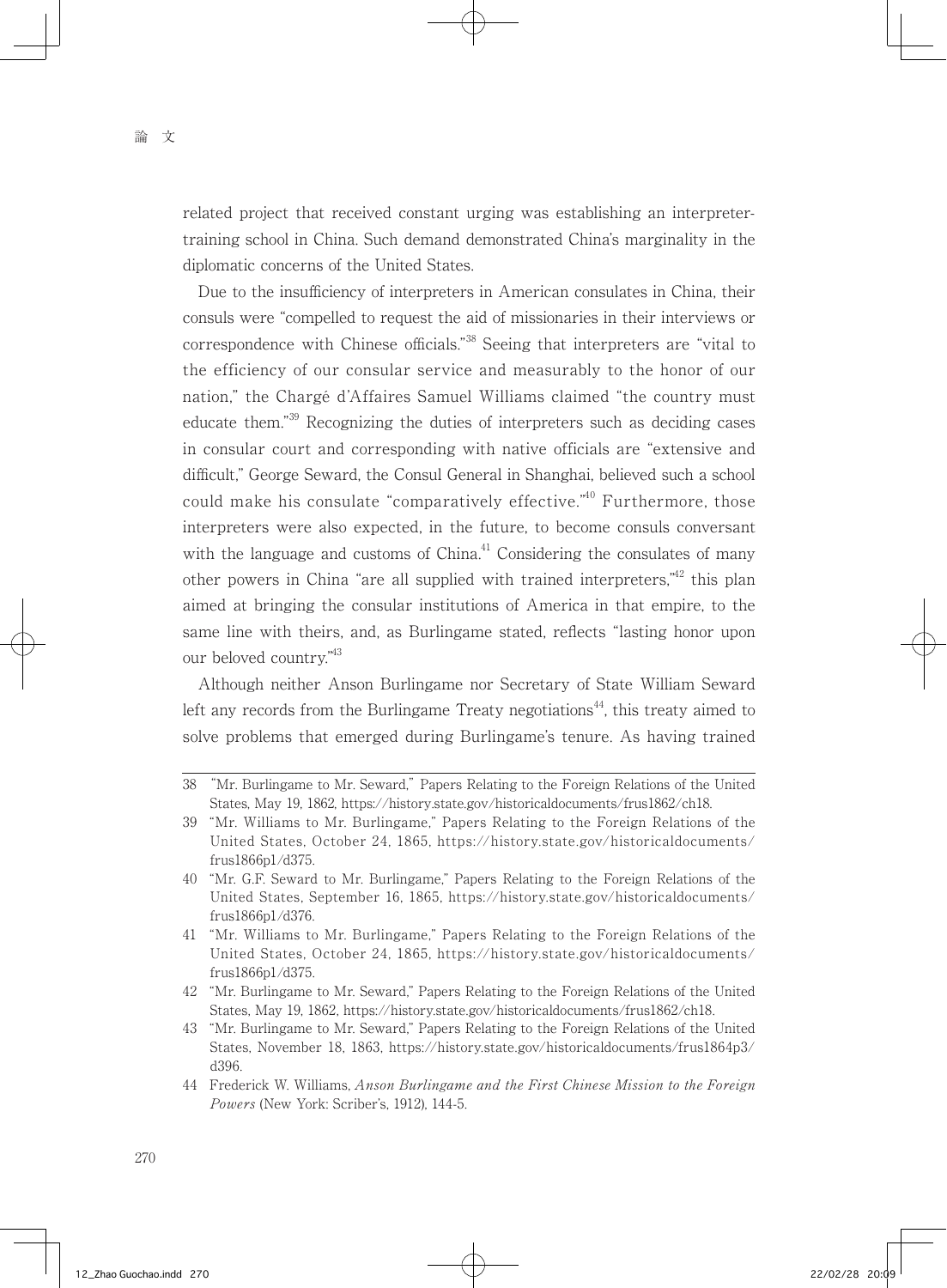interpreters was the only educationally relevant subject, whose importance was unanimously agreed upon by American diplomats in China, it should not be missed in the negotiation. Namely, with a provision allowing Americans to establish schools in China, the education-themed seventh article was originally meant to establish an interpreter training school, while the most favored nation clause for Chinese students only served to sustain the treaty's surface appeal to reciprocity.

 In sum, the CEM was launched when the governments of both China and the United States were still largely indifferent to having Chinese students in American schools. On the contrary, it came into being largely through the efforts of Yung Wing who seized a chance accidentally provided by a riot and turned a treaty stipulation's original purpose on its head. His lobbying over more than a decade cannot be overlooked. It is therefore fair to call him the "head and front" of this project. $45$  Nevertheless, the lack of support he received, and the rather haphazard way the educational provision made its way into the Burlingame Treaty suggests that the CEM was not a priority for either government.

 In fact, the indifference continued even after the CEM students arrived in America. Neither Chinese nor American governmental officials were involved even in helping them find accommodations. Instead, Yung Wing carried out this task with the advice of his friend and president of Yale, Noah Porter, and with help from members of the Connecticut Board of Education.<sup>46</sup> The BISP, by contrast, would demonstrate an entirely different set of priorities.

## The Open Door Policy that Resulted in the Surplus Indemnity for the BISP

 The significance of China to the United States increased during the interval between the termination of the CEM and the initiation of the BISP. Especially in late  $19<sup>th</sup>$  century, the maturing of the industrial revolution of America

<sup>45</sup> Twitchell, "Address Delivered before Kent Club," 87.

<sup>46</sup> Bieler, "Patriots" or "Traitors"? 6. However, before the BISP students were sent to the United States, the Foreign Office of China solicited the assistance from the American Government in the matter of "providing suitable homes for them in America." See "The Foreign Office to Minister Rockhill," Papers Relating to the Foreign Relations of the United States, July 14, 1908, https://history.state.gov/historicaldocuments/frus1908/d58.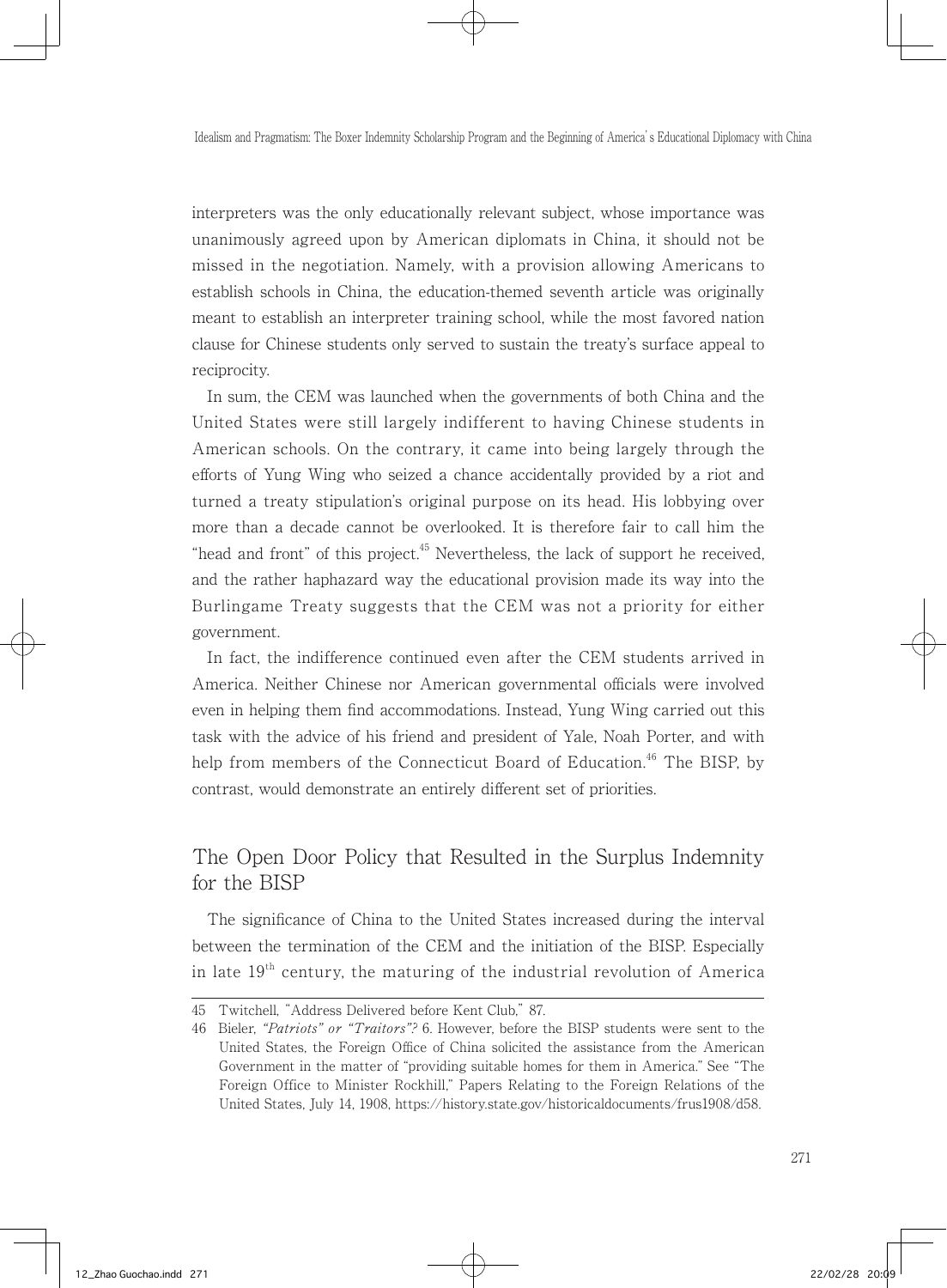increased its commercial interest with China, while its acquisition of the Philippines demonstrated America's growing economic interests in the Pacific region.<sup>47</sup> As William Sulzer, a long-serving New York congressman claimed in 1898, American businessmen should look to the Pacific because the great volume of trade and commerce will be westward during the coming century.<sup>48</sup> In the meantime, with little political clout and no territory, America's presence in China was still relatively weak compared with Europe and Japan.<sup>49</sup> So when those nations secured their own spheres of influence in China in 1898, Americans faced the potential of being excluded from Chinese markets.<sup>50</sup>

 Out of apprehension that exclusive spheres of influence may jeopardize America's rights under its treaties with China, Secretary of State John Hay in 1899 released diplomatic notes to powers are active in China.<sup>51</sup> Hay requested them to declare non-discriminatory treatment within their respective spheres, to all vessels and merchandise regardless of their nationality and to assure equal opportunity for commerce and trade.<sup>52</sup> This principle was in danger no sooner than its release since the powers' expeditionary armies aimed to relieve the Boxer crisis took advantage of their march to Beijing in 1900 by securing their own concessions along the way.<sup>53</sup> Seeing that the United States preferred to trade with China as an entity<sup>54</sup>. Hay went a step further in his circular notes by advocating the necessity of preserving the territorial and administrative integrity of China for "equal and impartial trade with all parts of the Chinese Empire."55 Together, Hay's notes from 1899 and 1900 built a connection between the commercial interests of the United States and the integrity of China, and

- 53 "John Hay and the Open Door."
- 54 Shaffer, Toward Pearl Harbor, 7.

<sup>47</sup> Ronald Shaffer, Toward Pearl Harbor: the Diplomatic Exchange between Japan and the United States, 1889-1941 (Princeton: Marcus Weiner, 1991), 3.

<sup>48</sup> Paul A. Vard, "William Woodville Rockhill and the Open Door Notes," The Journal of Modern History 24, no.4 (1952), 375.

<sup>49</sup> "John Hay and the Open Door."

<sup>50</sup> Shaffer, Toward Pearl Harbor, 5.

<sup>51</sup> Those nations included Britain, France, Germany, Italy, Japan and Russia.

<sup>52</sup> "Correspondence Concerning American Commercial Rights in China," Papers Relating to the Foreign Relations of the United States, September 6, 1899, https://history.state. gov/historicaldocuments/frus1899/ch30.

<sup>55</sup> "Circular Note of July 3, 1900, to the Powers Cooperating in China, Defining the Purposes and Policy of the United States," Foreign Relation of the United States, Appendix, Affairs in China,, July 3, 1900, https://history.state.gov/historicaldocuments/ frus1901China/d4.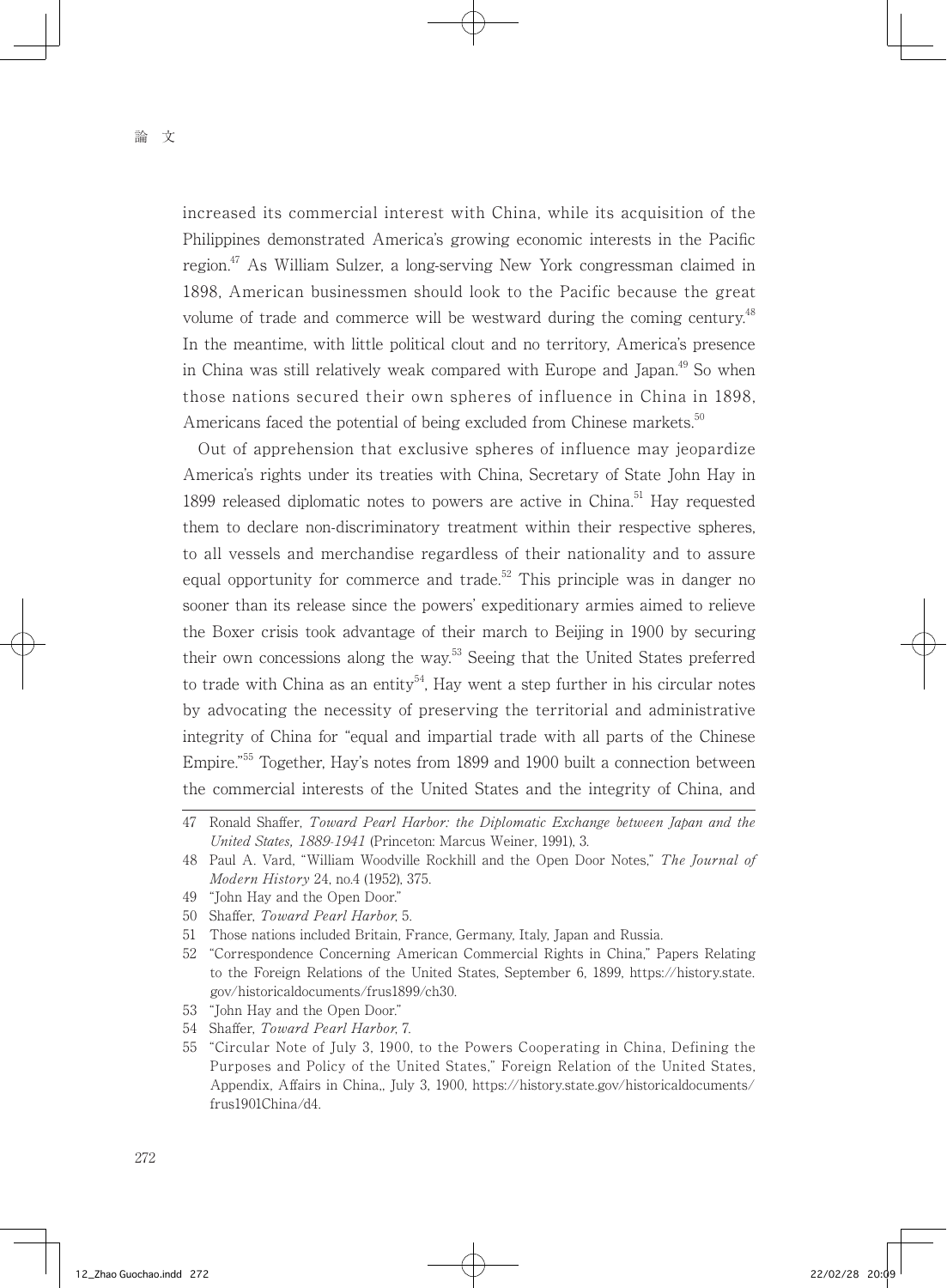constructed the so called "Open Door Policy," which became "the basis" of the Far Eastern Policy of the United States for decades in  $20<sup>th</sup>$  century.<sup>56</sup> Moreover, at the time when the European powers and Japan were aggressive towards the territory of China, this policy seemed more moderate and promised some protection for Chinese territory, and thus contributed a "special relationship" between the two nations.<sup>57</sup>

 The formation of the Open Door Policy in 1900 symbolizes the end of America's "Jackal Policy"<sup>58</sup> in China during the 19<sup>th</sup> century, a policy of achieving rights with the British in the vanguard.<sup>59</sup> As the first independent China policy of the United States, the Open Door Policy indicated its growing interest in the Far East and was adhered to in the following decades by the successors of Secretary of State John Hay. $60$  Its first application was in the 1901 international negotiation in Beijing for the settlement of the Boxer Rebellion and resulted in an excessive indemnity which was later devoted to establishing the BISP.

 America's adherence to the Open Door Policy in the negotiation can be exemplified by the correspondence between Secretary of State John Hay and US representatives at the scene. Unlike the European powers such as Germany, whose representative claimed China shall pay "the last cent of her expenses," $61$ Americans presented an entirely different attitude towards the indemnity amount. They believed an exorbitant sum could hurt China's purchasing power<sup>62</sup>, and even result in the disintegration of  $China<sup>63</sup>$ . Either of these outcomes was considered detrimental to America's commercial interests in China. Therefore, concluding that China could not pay a lump sum more than 150 million dollars, Hay instructed Minister Edwin Conger to use his "utmost effort" to have the indemnity made "as reasonable as possible."64 To ensure the implementation of

- 60 "John Hay and the Open Door."
- 61 Varg, "Boxer Negotiation," 378.
- 62 Chen, the Game of Education, 18.

<sup>56</sup> Paul A. Varg, "William Woodville Rockhill's Influence on the Boxer Negotiation," Pacific Historical Review 70, no.3 (1949): 370.

<sup>57</sup> "John Hay and the Open Door."

<sup>58</sup> Anderson, Imperialism and Idealism, 10.

<sup>59</sup> David Gedalecia, "Letters from the Middle Kingdom," National Archives, accessed September 10, 2021, https://www.archives.gov/publications/prologue/2002/winter/ gedalecia-1.html.

<sup>63</sup> Biyin Liang, Liang Cheng and China in Modern History (Guangdong: Sun Yatsun University Press, 2011), 247.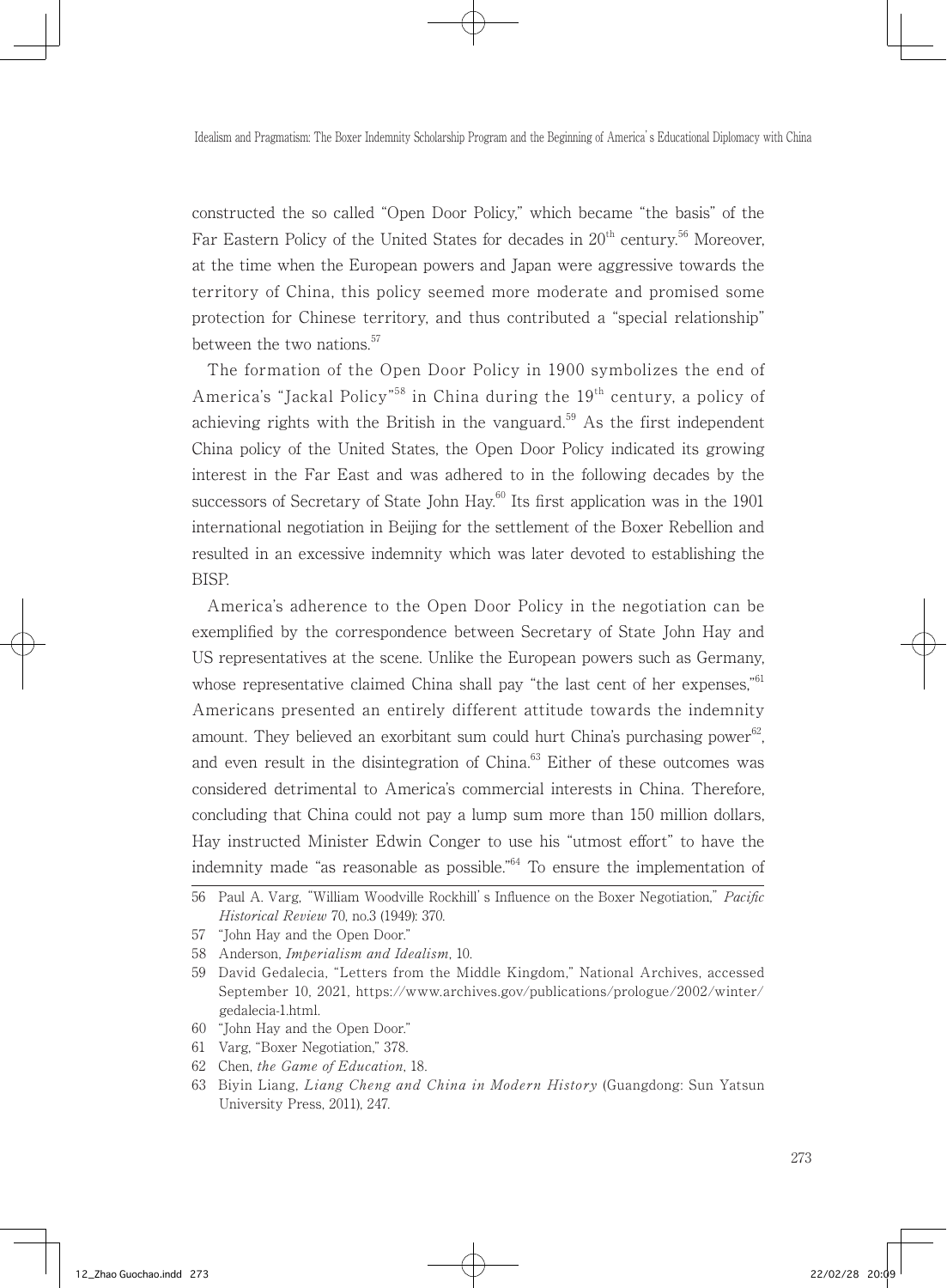the Open Door Policy, the secretary specifically cabled American Commissioner William Rockhill in Beijing that the indemnity needed to be paid in money rather than in territory.<sup>65</sup> Three weeks later, Hay declared his government's preference for increased privileges and administrative reforms from China, over a large cash indemnity.<sup>66</sup> As the date for deciding the indemnity amount approached, Hay approved Rockhill's suggestion in regard to reducing the lump sum, with compensating commercial advantages. $67$  Thus, during the Boxer negotiation the US's three major concerns were a moderate indemnity, commercial privileges and maintaining China's territorial integrity.

 To ensure the demands could be met, John Hay entered an inflated indemnity claim amounting to 250 million dollars which was two times higher than America's actual losses and expenses during the Boxer Rebellion. Intending to reduce this amount by half if other powers followed suit<sup>68</sup>, he took the excess as a "bargaining counter" to convince other powers to reduce their claim and to secure privileges in trade.<sup>69</sup> But the result fell short of his expectation since the negotiation was dominated by the European powers.<sup>70</sup> Consequently, the bargaining strategy failed and left China with substantial debt. This made returning the surplus one of Hays' top priorities.<sup>71</sup>

 It can be seen that the excess indemnity that eventually financed the BISP resulted from America's Open Door Policy. In consideration of Hays' policy advocating for a reasonable and moderate indemnity, returning the excessive amount was consistent with this principle. In other words, the indemnity fund paid for the initiation of the BISP, and demonstrates that the effort was

- 69 Michael H. Hunt, "The American Remission of the Boxer Indemnity: A Reappraisal," The Journal of Asian Studies 31, no.3 (1972): 542.
- 70 Varg, "Boxer Negotiation," 379-80.
- 71 William Rockhill, "Correspondence between William Rockhill and Theodore Roosevelt," in The Chinese Students Encounter Americans, 221.

<sup>64</sup> "Mr. Hay to Mr. Conger," Foreign Relation of the United States, Appendix, Affairs in China, January 29, 1901, https://history.state.gov/historicaldocuments/frus1901China/ d231.

<sup>65</sup> Mr. Hay to Mr. Rockhill," Foreign Relation of the United States, Appendix, Affairs in China, April 8, 1901, https://history.state.gov/historicaldocuments/frus1901China/ d260https://history.state.gov/historicaldocuments/frus1901China/d260.

<sup>66</sup> "Mr. Hay to Mr. Rockhill," Foreign Relations of the United States, Appendix, Affairs in China, April 29, 1901, https://history.state.gov/historicaldocuments/frus1901China/d267.

<sup>67</sup> "Mr. Hay to Mr. Rockhill," Foreign Relations of the United States, Appendix, Affairs in China, May 10, 1901, https://history.state.gov/historicaldocuments/frus1901China/d269. 68 Ibid.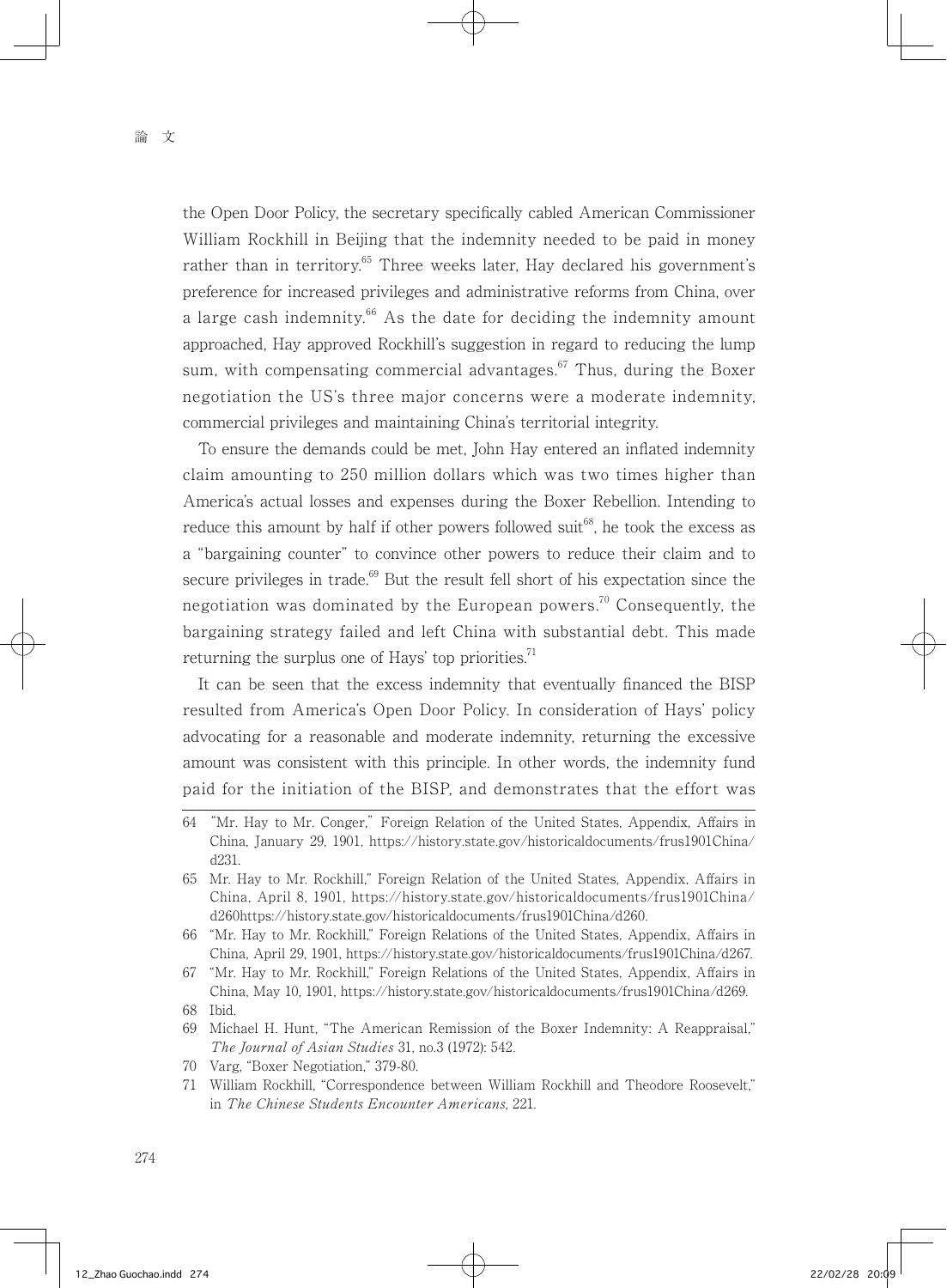fundamentally part of America's official policy towards China.

### The Idealism and Pragmatism in the BISP

 Congress approved return of the indemnity in 1908. The establishment of the BISP in the following year provides further evidence that the BISP was a project reflecting American policy goals. Secretary of State Elihu Root would claim that his government's returning the excess indemnity was the intention "from the first,"72 but discussion over exactly how to use the funds began long before America actually returned them.<sup>73</sup> That is to say, education was not the only option for how to use the money.<sup>74</sup> In addition, the anti-American boycott in 1905, resulting from the mistreatment of Chinese in the United States, temporarily soured US-China relations. For a time President Theodore Roosevelt even suggested the refund might be impossible.<sup>75</sup> In the end, devoting the money to establish the BISP was based on America's own interests, as well as its perceptions of what was best for China.<sup>76</sup> As a result, the BISP reflects both American altruism and self-interest, or its idealism and its pragmatism, which were the twin poles of American relations with China.<sup>77</sup>

 After independence from Britain in 1783, the United States desired to build a national identity featuring freedom, equality, virtue and reason over Europe's autocracy and imperialism.<sup>78</sup> Its government, believed renovating Asia through social and political sympathies, is "sublime and beneficent."<sup>79</sup> When it came to diplomacy with China, Americans "believed and would like Chinese to believe

<sup>72</sup> "The Secretary of State to the Chinese Minister," Papers Relating to the Foreign Relations of the United States, June 15, 1907, https://history.state.gov/ historicaldocuments/frus1907p1/d153.

<sup>73</sup> Hunt, "Remission of the Boxer Indemnity" 547.

<sup>74</sup> For example, Professor Jeremiah Jenks of Cornell University suggested the surplus of the indemnity should be devoted to currency reform in China, Willard Straight, the Consul General in Mukden, proposed the fund should be used to establish a bank in Manchuria, while Yuan Shikai ( 袁世凯 ), an influential Chinese official, urged the money be used to build railroads and to develop mining in China.

<sup>75</sup> William Martin, Awakening of China (New York: Doubleday, Page & Company, 1907), 251.

<sup>76</sup> Hunt, "Remission of the Boxer Indemnity" 541.

<sup>77</sup> Ibid., 551

<sup>78</sup> Chen, The Game of Education, 4.

<sup>79</sup> Tyler Dennett, "Seward's Far Eastern Policy," The American Historical Review 28, no.1 (1922): 47.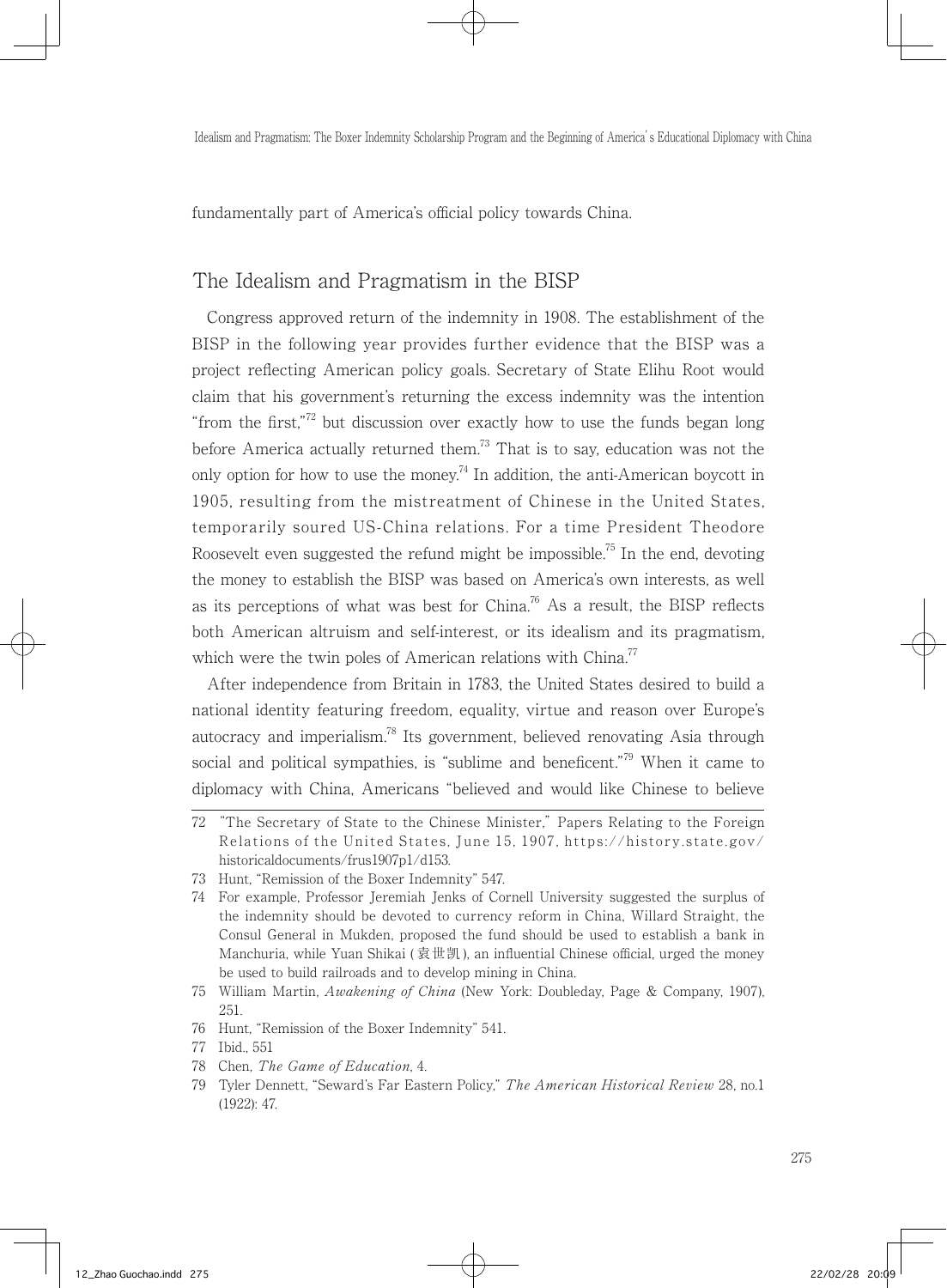they were set apart from British and other colonists by high ideals and morals."<sup>80</sup> This mindset continued well into the turn of the  $20<sup>th</sup>$  century when American policy makers believed that China's salvation lay in modern Western education, which could cure all social and political ills.<sup>81</sup> As a result, promoting the reformation and civilization of China through education, became a consensus among Americans in government and society who were passionate about Chinese affairs.<sup>82</sup> Among those idealists, Arthur Smith was a particularly prominent representative.

 As a missionary in China for fifty-four years, he earned his reputation as "the American Statesman of China," and his books on China attracted the interest of presidents and diplomats the world over for their detailed information on that empire.<sup>83</sup> In one of his books dedicated to those who recognize the duty of the West to promote the welfare of China<sup>84</sup>, he argued that using the surplus indemnity to educate Chinese students in America could make future outbreaks similar to the Boxer Rebellion more difficult.<sup>85</sup> According to him, such an act would also demonstrate how the United States put morality ahead of its material interests, and that America would treat China with honesty, fairness and under the motto "America assists the East."86

 In 1906 during his audience with Theodore Roosevelt, Smith's suggestion to use the surplus indemnity for an educational purpose triggered Roosevelt's first interest in linking the fund to education. Subsequently, he asked Secretary Root to take relevant actions.<sup>87</sup> Roosevelt's favorable attitude towards the BISP can be found in his 1907 annual address to the Congress in which he asked for the authority to remit and refund the surplus indemnity. As he noted, the United States should help China "adapt itself to modern conditions" through encouraging and attracting her students to come and take courses in American schools. He urged American educators, to "take concerted action toward this

<sup>80</sup> Chen, The Game of Education, 4.

<sup>81</sup> Pappas, "Smith and the American mission," 180.

<sup>82</sup> Israel, *Progressivism and the Open Door*, 15-22.

<sup>83</sup> Pappas, "Smith and the American mission," 163.

<sup>84</sup> Arthur H. Smith, China and America To-day: A Study of Conditions and Relations (New York: Fleming H. Revell Company, 1907), preface.

<sup>85</sup> Ibid., 220.

<sup>86</sup> Ibid., 239.

<sup>87</sup> Lawrence F. Abbott, Impressions of Theodore Roosevelt (New York: Doubleday, 1919), 146.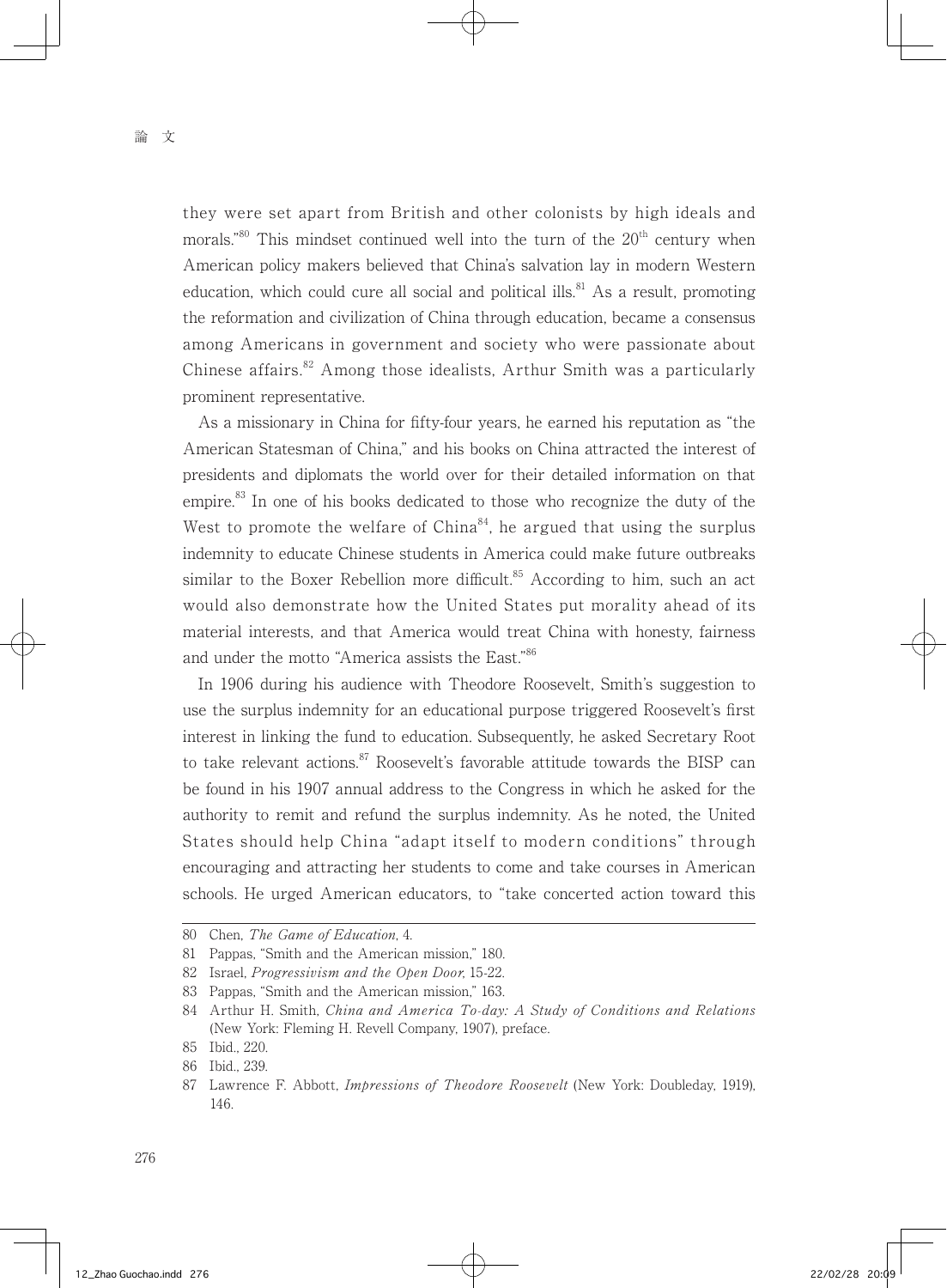end."88 One year later, the President further pointed out the importance of implanting Western ideals in Asia to avoid a "dreadful future clash" between the two civilizations. "If we wait until to-morrow," he warned, "we may find that we have waited too long."<sup>89</sup>

 Clearly, the BISP contained the expectation that America would uplift China through implanting its ideals, knowledge and culture. This reflects a strain of idealism in US diplomacy. But the BISP was not a purely charitable project, not only because the money for its operation was originally obtained by an excessive charge on China, but because the U.S. also aimed to have its own demands met from this project.

 However righteous Smith's words were on the devotion of the surplus indemnity for education, he also cited a memorandum and opinions that reveal the other side of American motivations. The memorandum was from the President of the University of Illinois, Edmund James, to Roosevelt in 1906, which aimed to welcome Chinese students, and to expand America's global influence through education.<sup>90</sup> The nation that succeeds in educating the Chinese youth, he wrote, will "reap the largest possible returns," in "moral, intellectual and commercial influence.<sup>"91</sup> Expecting foreign educated Chinese could take important positions in the future, he saw a chance for America to control China's development in the "most satisfactory and subtle" way, by the "intellectual and spiritual domination of its leaders."92 "Trade follows moral and spiritual domination far more inevitably than it follows the flag," $93$  he argued, so he was concerned about the inflow of Chinese students to Europe. He reckoned after their return, they would recommend English, French or German for "positions of trust and responsibility" in China and would prefer their goods over those of America.<sup>94</sup>

<sup>88</sup> "Message of the President, Annual," Papers Relating to the Foreign Relations of the United States, December 3, 1907, https://history.state.gov/historicaldocuments/ frus1907p1/message-of-the-president.

<sup>89</sup> Theodore Roosevelt, "Awakening of China," HathiTrust, November 28, 1908, https:// babel.hathitrust.org/cgi/pt?id=nnc2.ark:/13960/t8md47n33&view=1up&seq=1&sk in=2021.

<sup>90</sup> Poshek Fu, "Trans-Pacific Cultural Connections: The University of Illinois and China," Journal of American-East Asian Relations no.24 (2017): 27.

<sup>91</sup> Smith, China and America To-day, 214.

<sup>92</sup> Ibid., 215.

<sup>93</sup> Ibid., 218.

<sup>94</sup> Ibid., 215.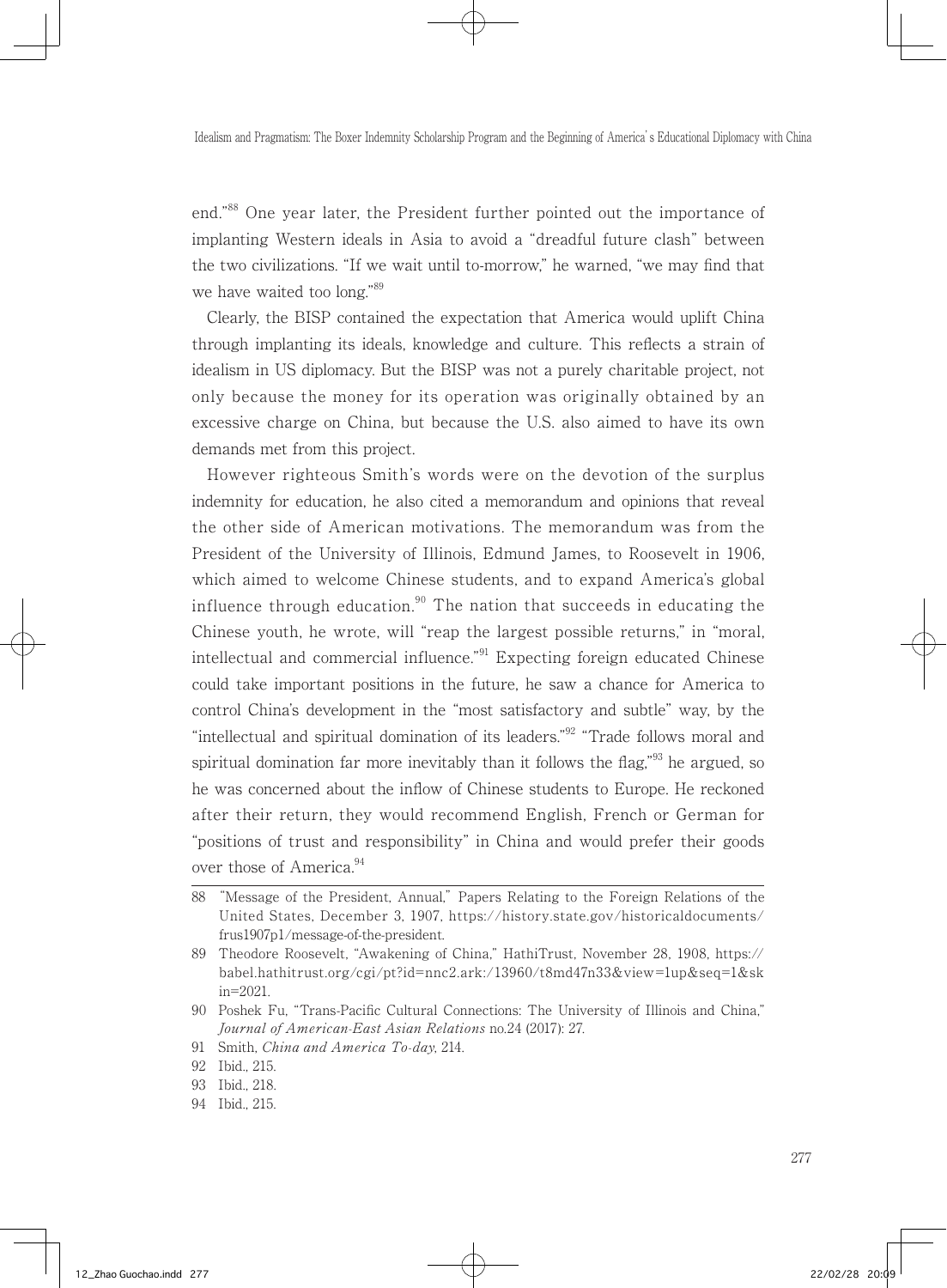James was not alone in advocating for the promotion of American interests in China through educating Chinese students in the United States. His views were echoed in 1910 by the American consul-general in Shanghai, who contended that an American-trained Chinese could supply orders to American companies because of his intimate acquaintance with American commercial products.<sup>95</sup> Politicians in the United States held the same point. As a letter from the Department of Commerce and Labor in 1910 to the Department of State noted, having Chinese students educated in America could familiarize them with American institutions, civic life and business, and would inevitably benefit the commercial interests of the United States.<sup>96</sup> Walter Hines Page, an influential editor and diplomat agreed. He noted that in the future foreign-educated Chinese students would exert a strong influence "in governmental, educational, financial and industrial way," so welcoming and training them was the most direct way for America to acquire trade and intellectual influence in China.<sup>97</sup>

 It can be seen that in early twentieth century, the significance of educating Chinese students in America to its political and commercial interests in China was widely recognized by American politicians, diplomats, educators and missionaries. Such interests became increasingly important to the United States at the turn of the century as a result of its own growing national strength and its Pacific ambitions. While the US was still a relatively weak power forced to use moral and political suasion in Asia, it chose education and the BISP as a pragmatic means to pursue its larger political and economic ambitions.

 Support for the BISP was not, however, inevitable. There was in fact a major competing proposal for how to use the indemnity that had much more to do with finance than education. This plan was the Manchurian Bank Project, jointly presented in 1907 by Xu Shichang, the Viceroy of Manchurian and Tang Shaoyi, the Governor of Mukden.<sup>98</sup> Having witnessed Japan's increased influence in Manchuria following the Russo-Japanese War, the Chinese government saw the urgency of strengthening their position in that region.<sup>99</sup> In particular they saw the possibility of using the remitted indemnity as a security for an

<sup>95</sup> Wang, "Guest from the Open Door," 61.

<sup>96</sup> Ibid., 67.

<sup>97</sup> Israel, *Progressivism and the Open Door*, 44.

<sup>98</sup> Mukden (奉天) was the capital city of Manchuria, the current name of this city is Shenyang (沈阳).

<sup>99</sup> Hunt, "Remission of the Boxer Indemnity," 551.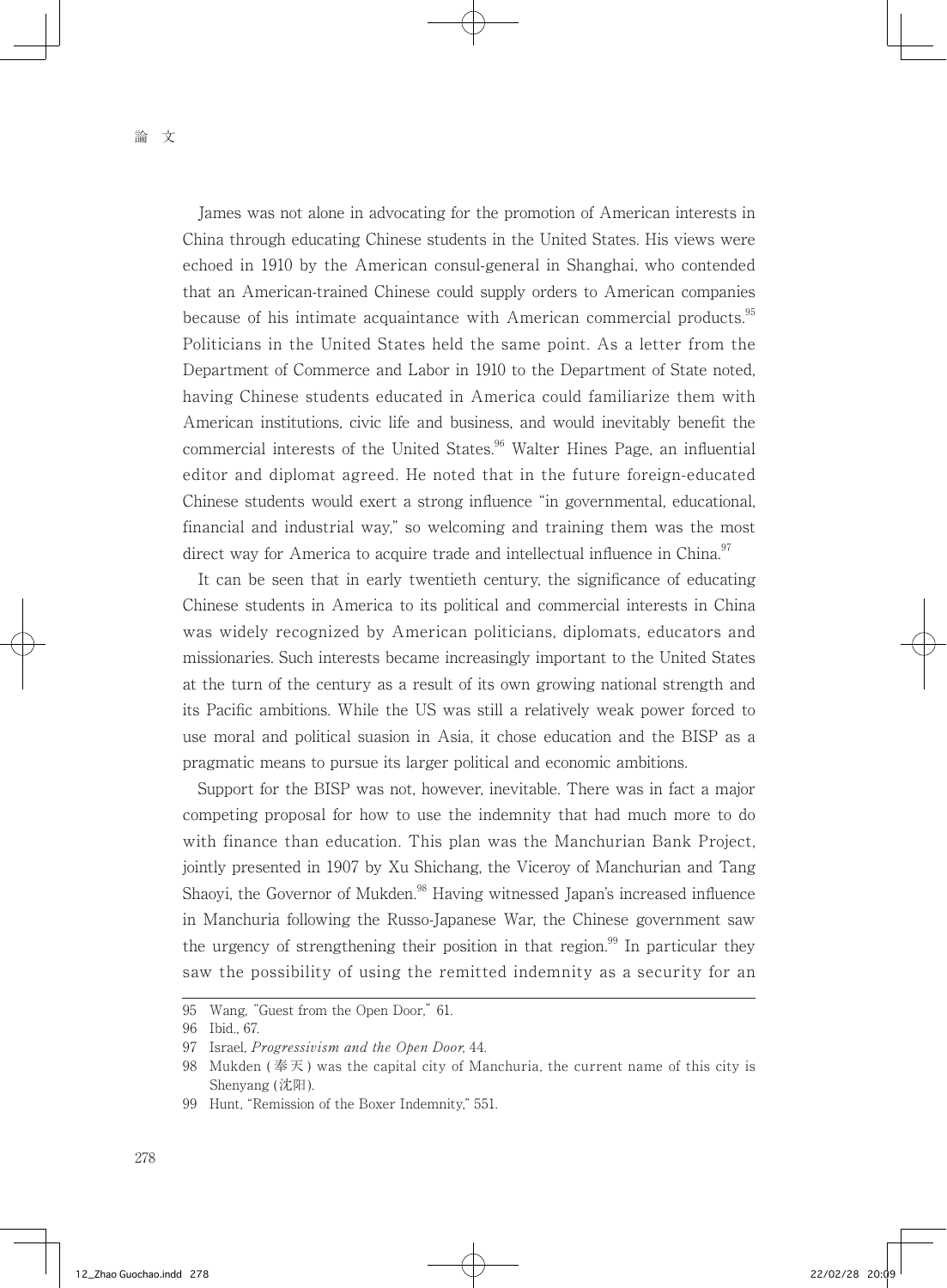American loan to establish the Manchurian Bank which would then finance railroad construction and other development projects. It was, as Tang Shaoyi noted, "an instrument of foreign policy as well as internal development," because it would create "a concrete interest" for America that would neutralize Japan's influence in Manchuria.<sup>100</sup>

 Xu and Tang believed Americans would welcome the Manchurian Bank project. Japan's enhanced influence in Manchuria, which Americans deemed a potential market and investment outlet<sup>101</sup>, made it a "primary threat to the Open Door."102 Consequently, many American policy makers believed that they must aggressively counter the threat of Japan.<sup>103</sup>

 Willard Straight, the American Consul General in Mukden from 1906 to 1908, was a particularly important voice in promoting American investment in Manchuria. He arrived in Mukden determined to keep Manchuria's door open through investing in transportation and development projects.<sup>104</sup> These would, he believed, weaken Japan's hold in Manchuria and increase American influence. Therefore, when Xu and Tang presented Straight their bank-indemnity proposal, he called it a "rare opportunity" of furthering China and his own country's interests in Manchuria.<sup>105</sup> Despite Straight's support, the bank proposal collapsed when the chief of the consular bureau instructed him to withdraw from plans for disposing the Boxer Indemnity funds.<sup>106</sup>

 America's repudiation of the Manchurian Bank Project demonstrates the Roosevelt Administration's realism-based Far East diplomacy. The acquisition of the Philippines made the United States a power in the Asia-Pacific region.<sup>107</sup> At the same time, however, the Philippines formed America's "heel of Achilles" because they were, as Roosevelt maintained, "temptation in Japan's way" and made "the present situation with Japan dangerous."<sup>108</sup> As a "political realist,"<sup>109</sup>

<sup>100</sup> Ibid.

<sup>101</sup> Sidney L. Pash, The Current of Wars: A New History of American-Japanese Relations, 1899-1941 (Lexington: University Press of Kentucky, 2014), 23

<sup>102</sup> Ibid., 18.

<sup>103</sup> Israel, Progressivism and the Open Door, 30.

<sup>104</sup> Edward H. Zabriskie, American-Russian Rivalry in the Far East: A Study in Diplomacy and Power Politics, 1895-1914 (Philadelphia: University of Pennsylvania Press, 2016), 139-140.

<sup>105</sup> Hunt, "Remission of the Boxer Indemnity," 552.

<sup>106</sup> Wilbur J. Carr to Straight, Februrary 10, 1908, cited in Hunt, "Remission of the Boxer Indemnity," 552-3.

<sup>107</sup> Shaffer, Toward Pearl Harbor, 7.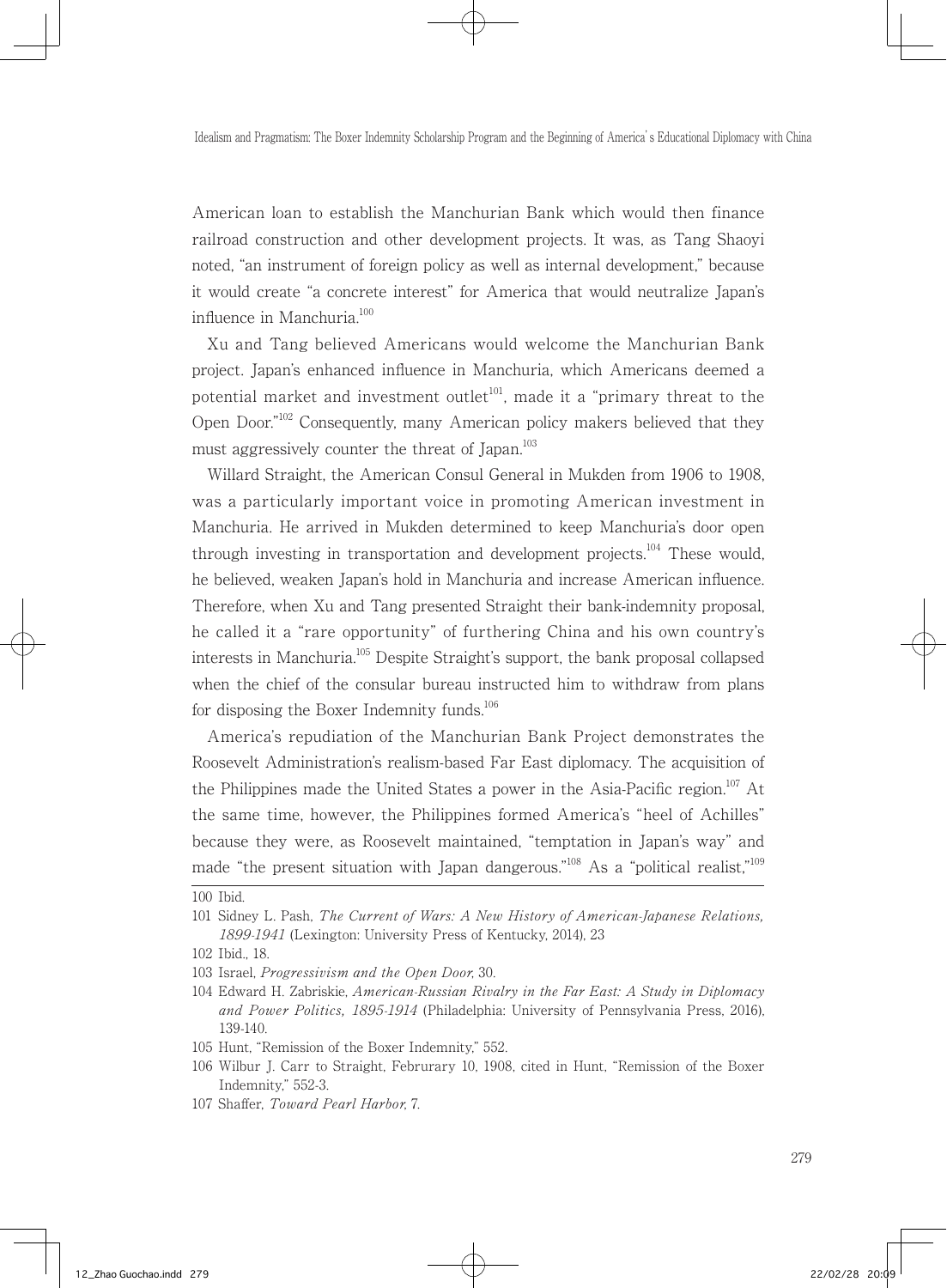Roosevelt decided to compromise with Japan to ensure that the Philippines, which were decisive to America's position in East Asia, remained under US control. The 1905 Taft-Katsura Agreed Memorandum of Conversation exemplified this ideology. $^{110}$ 

 The Manchurian Bank Project threatened Japan's postwar Manchurian policy, which was promoting economic supremacy<sup>111</sup>, and Roosevelt feared that Japan would retaliate by threatening American interests in the Philippines. Left alone in Manchuria, however, Japan could focus its attention there and leave the Philippines to US control.<sup>112</sup> The signing of the 1908 Root-Takahira Agreement<sup>113</sup> placed Manchuria within the Japanese Empire<sup>114</sup>, and symbolized the official US withdrawal of support from the Manchurian Bank Project.

 Both the BISP and the Manchurian Bank Project envisioned reforming China, and subsequently promoting American interests and influences. The US was deeply concerned about the potential for Japan to menace the Philippines, and this strategic landscape shaped the US Government's decision to promote educational exchange over the Manchurian bank plan. As one scholar notes, the BISP, "would strengthen ties between the United States and China and strengthen China without angering Japan."<sup>115</sup> This demonstrates that the BISP was not a simple measure to promote education, but was connected in much larger geopolitical interests between China, Japan and the US.

111 Pash, The Current of Wars, 24.

113 The Root-Takahira Agreement was reached on November 30, 1908, between the Secretary of State Elihu Root and Takahira Kogoro ( 高平小五郎 ), the ambassador of Japan to the United States, in Washington. The agreement stipulated that the United States and Japan shall maintain the "existing status quo" on the Pacific Ocean and "respect the territorial possessions belonging to each other in said region." Willard Straight called this agreement "a terrible diplomatic blunder." See Paterson et al, American Foreign Relations, 59

<sup>108</sup> Roosevelt to Taft, August 21, 1907, cited in Zabriskie, Rivalry in the Far East, 136.

<sup>109</sup> Thomas G. Paterson et al, American Foreign Relations: Volume 2: Since 1895 (Stamford: Cegage Learning, 2014), 56.

<sup>110</sup> The Taft-Katsura Agreed Memorandum of Conversation was reached in July 1905 between the Secretary of War William Taft and Katsura Taro ( 桂太郎 ), the Prime Minister of Japan, during the former's visit in Tokyo. By recognizing Japan's suzerainty over Korea, the United States obtained Katsura's promise that Japan "does not harbor any aggressive design whatever on the Philippines. After the memorandum was signed, Theodore Roosevelt cabled Taft that "I confirm every word you have said."

<sup>112</sup> Ibid., 26.

<sup>114</sup> Pash, The Current of Wars, 25.

<sup>115</sup> Bieler, "Patriots" or "Traitors"? 44.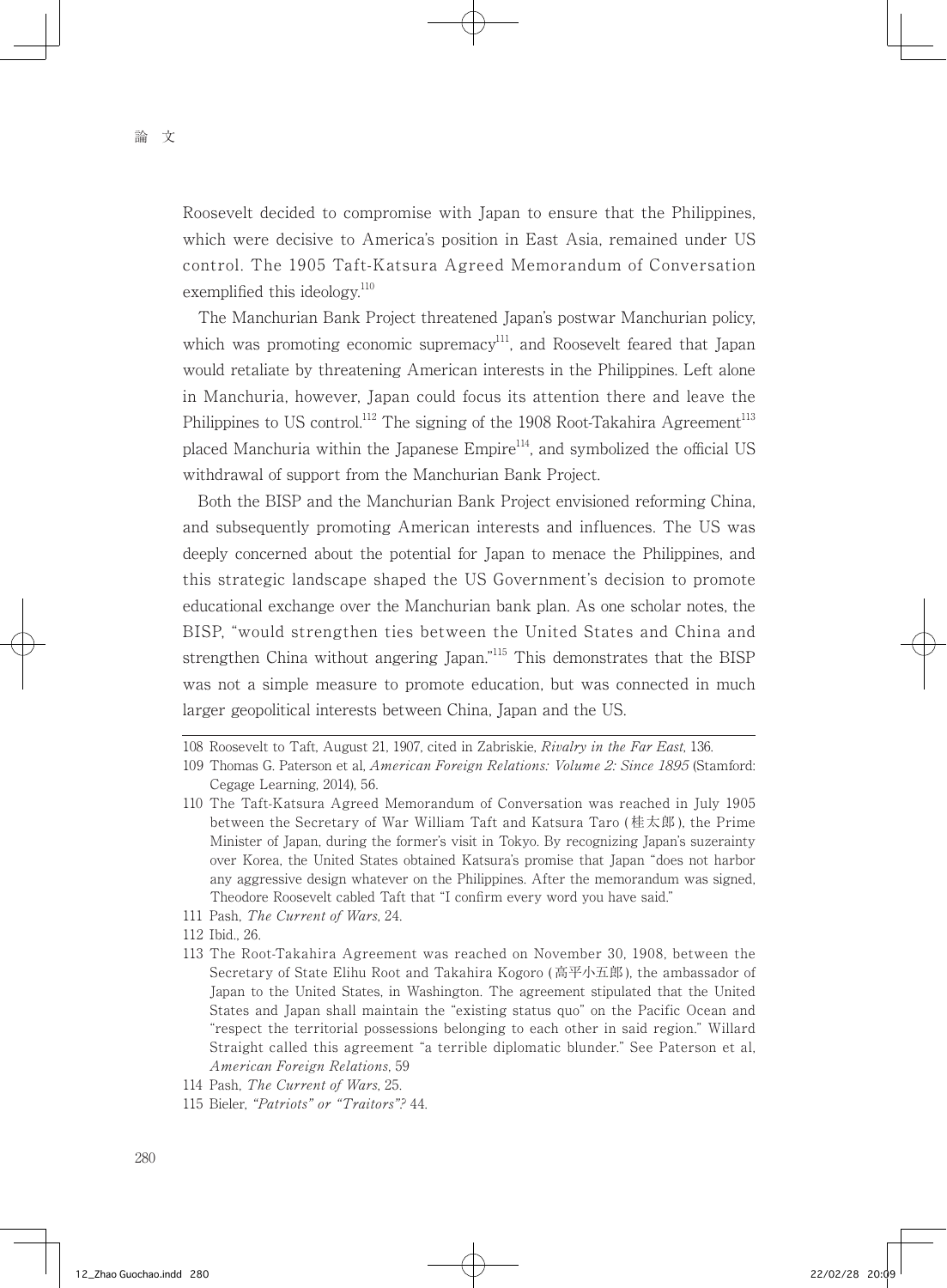#### Conclusion

 Despite both the CEM and the BISP enabling Chinese students to pursue their education in America in a large scale, there is a considerable difference between these two educational projects from the perspective of Sino-America relations. The CEM was a project predominantly initiated by a persistent individual with the help of certain accidental factors at a time when both China and America were fairly indifferent to each other. The BISP, on the other hand, was an American-led project from the beginning. The fund for its operation was generated by the implementation of America's official China policy, and became available after the approval of Congress. Its primary aim was to benefit America's increasingly important commercial and strategic interests in China followed by the intention of strengthening and uplifting China, and was acknowledged by Americans in education, business and politics. This acknowledgement reflected the America's idealistic and pragmatic approach towards China at the turn of the twentieth century, and built the foundation for the establishment of the BISP. The U.S. Government's repudiation of the Manchurian Bank Project and its preference for the BISP show American policymakers calculating their country's strategic position in the Far East and its relations with other powers operating there. This predilection further embodied the connection between the BISP and the diplomacy of the United States.

 Through analyzing the respective processes of the materialization of the CEM and the BISP from the prospective of China-America relations, this paper refuted the assumption that the BISP was merely a follow-up project of the CEM. In fact, both the Chinese and American governments were fairly indifferent to the CEM when it was launched. The BISP, by contrast, was initiated amid the almost unanimous recognition of the beneficial effects of educating Chinese on America's interests in China. Such recognition was rooted in the principles of America's China policy, as well as in its strategic and realistic consideration of the power balance in the Asia-Pacific region. Hence, by presenting this fundamental difference, the paper identified the BISP as the roots of geopolitics at the heart of America's educational diplomacy with China, and revealed the evolving nature of the diplomatic relationship between China and the United States.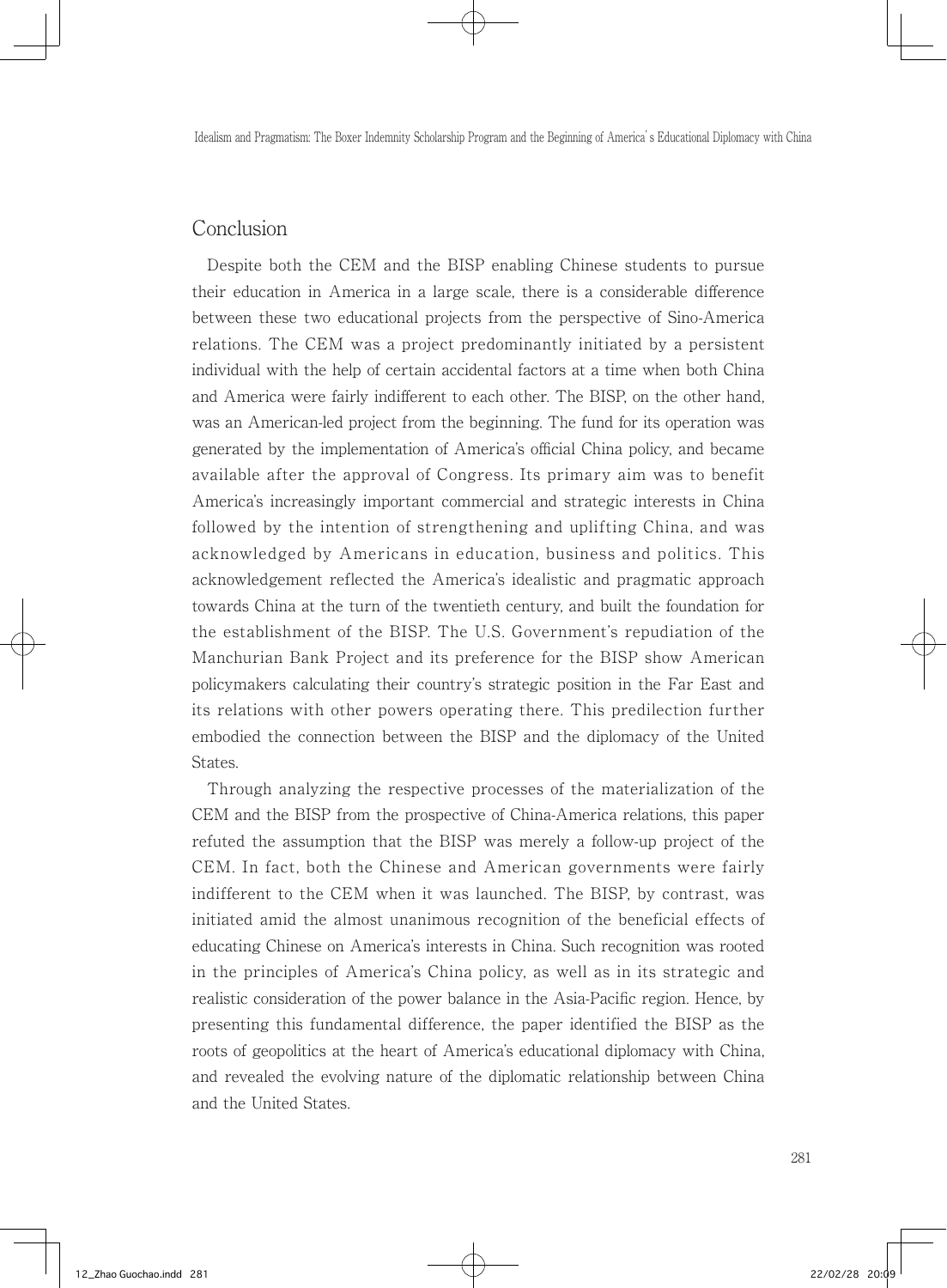#### Bibliography

Abbott, Lawrence F. Impressions of Theodore Roosevelt. New York: Doubleday, 1919.

- Anderson, David L. Imperialism and Idealism: American Diplomats in China, 1861-1898. Bloomington: Indiana University Press, 1986.
- Bevis, Teresa Brawner. A History of Higher Education Exchange: China and America New York: Routledge, 2013.
- Bieler, Stacey. "Patriots" or "Traitors"? A History of American-Educated Chinese Students. New York: M.E. Sharpe, 2003.
- Chen, Wei. The Game of Education: The Boxer Indemnity Scholarship in the Perspective of US China Policy in the Early  $20<sup>th</sup>$  Century. Beijing: MA Thesis, China Foreign Affairs University, 2016.
- Committee on Foreign Affairs. Chinese Indemnity: Hearings Before the United States House Committee on Foreign Affairs, Sixty-Eighth Congress, First Session. Washington: U.S. Government Printing Office, 1924.
- Dennett, Tyler. "Seward's Far Eastern Policy," The American Historical Review 28, no.1 (1922): 45-62.
- Foreign Relations of the United States, Appendix, Affairs in China. "Circular Note of July 3, 1900, to the Power Cooperating in China, Defining the Purpose and Policy of the United States." July 3, 1900.

https://history.state.gov/historicaldocuments/frus1901China/d4.

- Fu, Poshek. "Trans-Pacific Cultural Connections: The University of Illinois and China." Journal of American-East Asian Relations 24, no.1 (2017): 27-40.
- Gedalecia, David. "Letters from the Middle Kingdom." National Archives. Accessed September 10, 2021.

https://www.archives.gov/publications/prologue/2002/winter/gedalecia-1.html.

- Guo, Zongli and Rui Mao. "The Domestic Researches on the 'Remission of the Boxer Indemnity' by the United States in Recent Ten Years." History Teaching no.5 (2007): 91-94.
- Hunt, Michael H. "The American Remission of the Boxer Indemnity: A Reappraisal." The Journal of Asian Studies 31, no.3 (1972): 539-559.
- Israel, Jerry. Progressivism and the Open Door: America and China, 1905-1921. Pittsburgh: University of Pittsburgh Press, 1971.
- Liang, Biying. Chen Lanbin and the Diplomacy of Late Qing Dynasty. Guangdong: Guangdong People's Press, 2011.
- Liang, Binyin. Liang Cheng and China in Modern History. Guangdong: Sun Yatsun University Press, 2011.
- Liang, Biying. The Study on Sino-American Cultural Exchange in Modern History Guangdong: Sun Yatsun University Press, 2009.
- Martin, William. Awakening of China. New York: Doubleday, Page & Company, 1907.
- Office of the Historian. "Secretary John Hay and the Open Door in China, 1899-1900." Accessed September 10, 2021.

https://history.state.gov/milestones/1899-1913/hay-and-china.

Papers Relating to the Foreign Relations of the United States. "Mr. Burlingame to Mr. Seward." May 19, 1862.

https://history.state.gov/historicaldocuments/frus1862/ch18.

Papers Relating to the Foreign Relations of the United States. "Mr. Burlingame to Mr. Seward." November 18, 1863.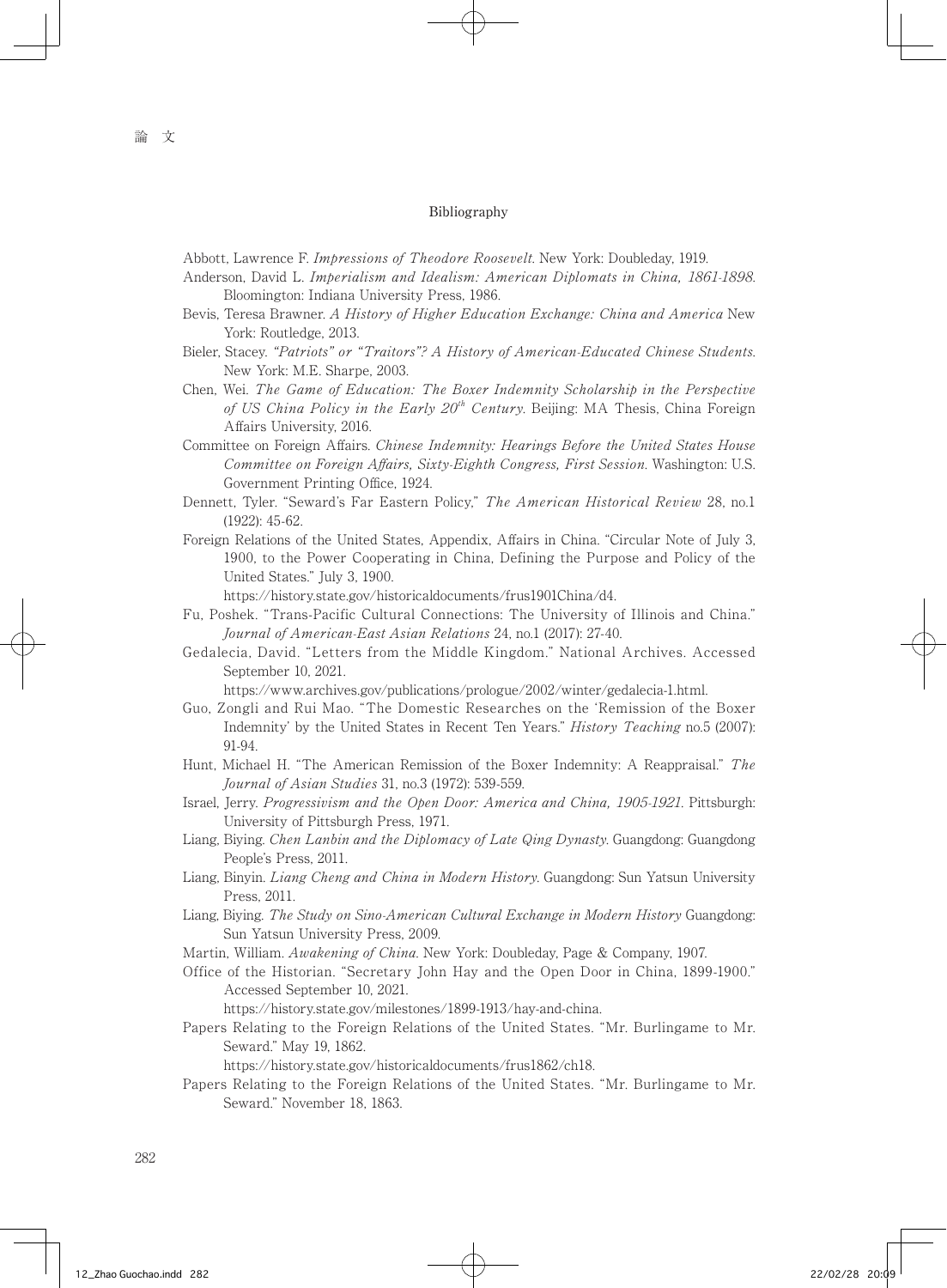https://history.state.gov/historicaldocuments/frus1864p3/d396.

Papers Relating to the Foreign Relations of the United States. "Mr. G.F. Seward to Mr. Burlingame." September 16, 1865.

https://history.state.gov/historicaldocuments/frus1866p1/d376.

- Papers Relating to the Foreign Relations of the United States. "Mr. Williams to Mr. Burlingame." October 24, 1865.
- Papers Relating to the Foreign Relations of the United States. "Mr. Low to Mr. Fish." July 12, 1872.

https://history.state.gov/historicaldocuments/frus1872p1/d84.

Papers Relating to the Foreign Relations of the United States. "Correspondence Concerning American Commercial Rights in China." September 6, 1899.

https://history.state.gov/historicaldocuments/frus1899/ch30.

Papers Relating to the Foreign Relations of the United States. "The Secretary of State to the Chinese Minister." June 15, 1907.

https://history.state.gov/historicaldocuments/frus1907p1/d153.

Papers Relating to the Foreign Relations of the United States. "The Foreign Office to Minister Rockhill." July 14, 1908,

https://history.state.gov/historicaldocuments/frus1908/d58.

- Pappas, Theodore D. "Arthur Henderson Smith and the American Mission in China." The Wisconsin Magazine of History 70, no. 3 (1987): 162-186.
- Pash, Sidney L. The Current of Wars: A New History of American-Japanese Relations, 1899- 1941. Lexington: University Press of Kentucky, 2014.
- Paterson, Thomas G, J. Garry Clifford, Robert Brigham, Michael Donoghue, Kenneth J. Hagan, Deborah Kisatsky, Shane J. Maddock. American Foreign Relations: Volume 2: Since 1895. Stamford: Cegage Learning, 2014.
- Qian, Ning. The Chinese Students Encounter America. Translated by T. K. Chu. Hong Kong: Hong Kong University Press, 2002.
- Rockhill, William W. "Correspondence between William Rockhill and Theodore Roosevelt." In The Chinese Students Encounter Americans, edited by Ning Qian. Translated by T.K. Chu, 221-223. Hong Kong: Hong Kong University Press, 2002.
- Roosevelt, Theodore. "Awakening of China." HathiTrust. November 28, 1908. https://babel.hathitrust.org/cgi/pt?id=nnc2.ark:/13960/t8md47n33&view=1up&seq=1 &skin=2021.
- Roosevelt, Theodore. "Executive Order." Papers Relating to the Foreign Relations of the United States." December 3, 1908.

https://history.state.gov/historicaldocuments/frus1908/d64.

Roosevelt, Theodore. "Message of the President, Annual." Papers Relating to the Foreign Relations of the United States. December 3, 1907.

https://history.state.gov/historicaldocuments/frus1907p1/message-of-the-president.

- Schrecker, John. "'For the Equality of Men-For the For the Equality of Nations': Anson Burlingame and China's First Embassy to the United States, 1868." *Journal of* American-East Asian Relations 17, no.1 (2010): 9-34.
- Shaffer, Ronald. Toward Pearl Harbor: the Diplomatic Exchange between Japan and the United States, 1889-1941. Princeton: Marcus Weiner, 1991.
- Smith, Arthur H. China and America To-day: A Study of Conditions and Relations. New York: Fleming H. Revell Company, 1907.
- Twitchell, Joseph H. "An Address Delivered before Kent Club of the Yale Law School, April 10, 1878." In My Life in China and America, edited by Yung Wing, 86-94. New York: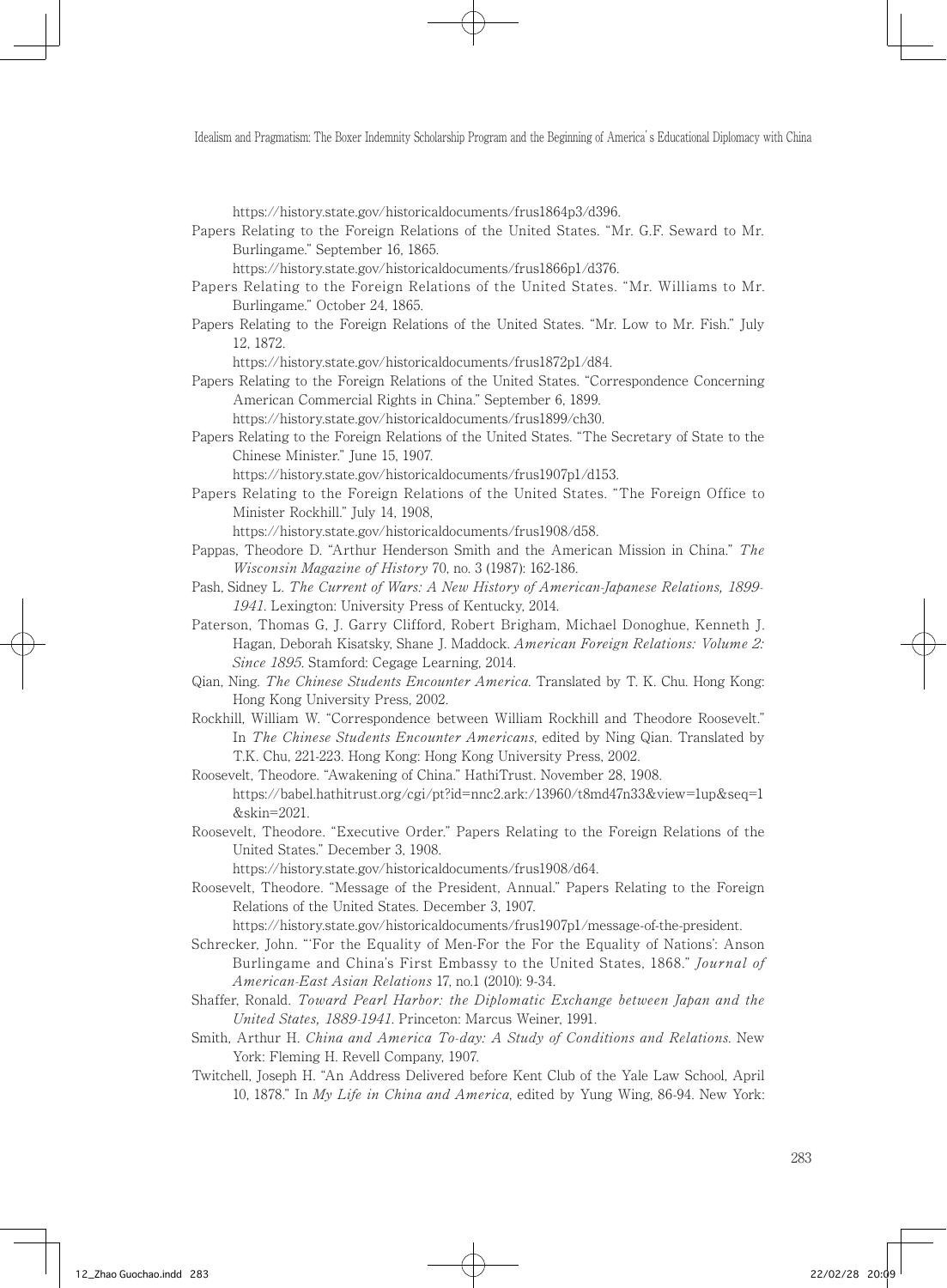Henry Holt Company, 1909.

- Varg, Paul A. "William Woodville Rockhill's Influence on the Boxer Negotiation." Pacific Historical Review 70, no.3 (1949): 369-380.
- Vard, Paul A. "William Woodville Rockhill and the Open Door Notes." The Journal of Modern History 24, no.4 (1952): 375-380.
- Wang, Qingjia Edward. Guest from the Open Door: the Reception of Chinese Students into the United States, 1900s-1920s." The Journal of American-East Asian Relations 1, no.3 (1994): 55-75.
- Williams, Frederick W. Anson Burlingame and the First Chinese Mission to the Foreign Powers. New York: Scriber's, 1912.
- Xu, Guoqi. Chinese and Americans: A Shared History. Cambridge: Harvard University Press, 2014.
- Ye, Weili. Seeking Modernity in China's Name: Chinese Students in the United States, 1900- 1927. Redwood City: Stanford University Press, 2001.
- Yung, Wing. My Life in China and America. New York: Henry Holt Company, 1909.
- Zabriskie, Edward H. American-Russian Rivalry in the Far East: A Study in Diplomacy and Power Politics, 1895-1914. Philadelphia: University of Pennsylvania Press, 2016.
- Zeng, Guofan. "The Memorial of Selecting and Sending Intellectual and Bright Lads to Study Abroad." In Materials on Modern Chinese History: Self-Strengthening Movement, 153-157. Shanghai: Shanghai People's Press, 1961.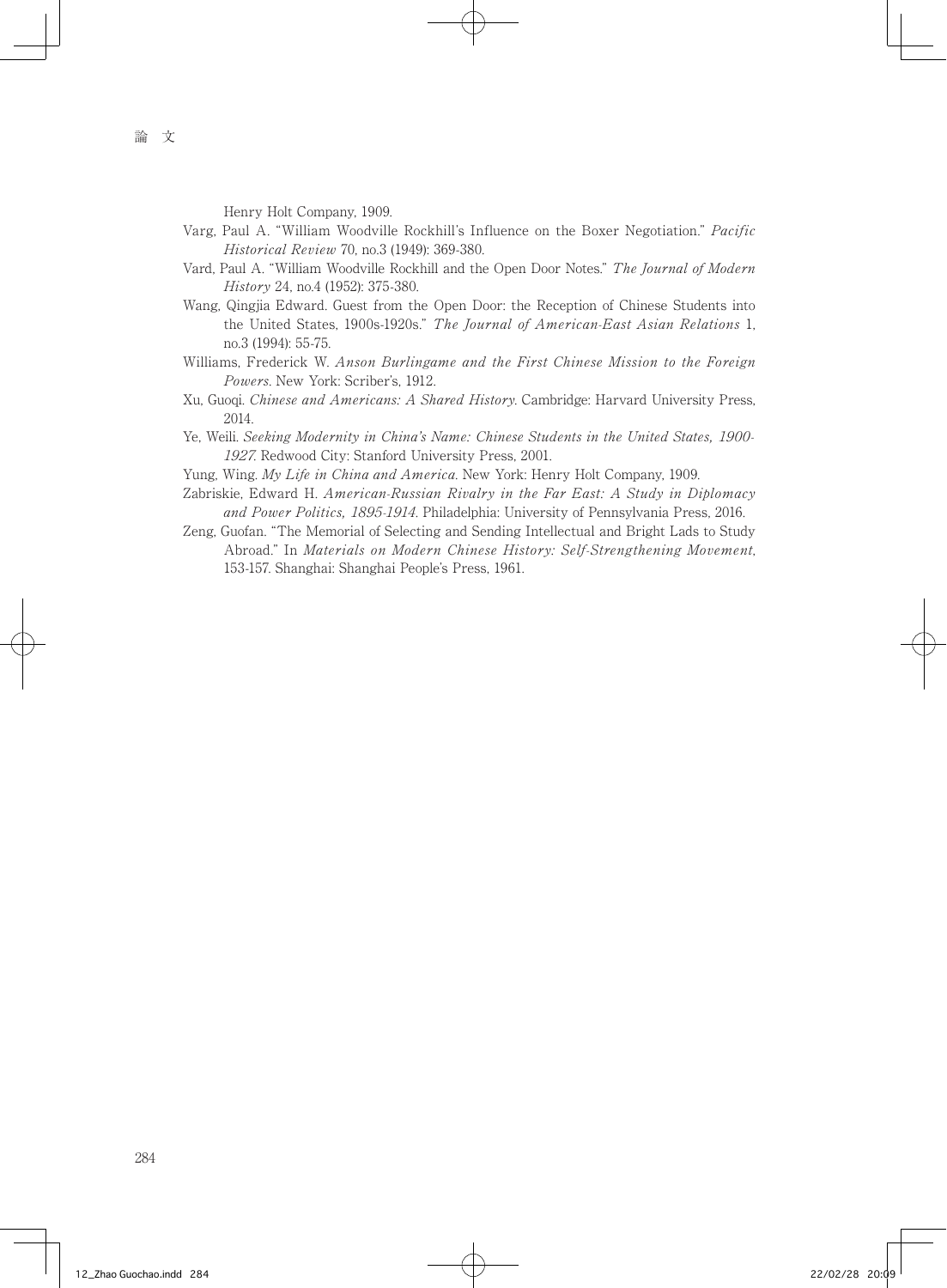#### **Abstract**

## Idealism and Pragmatism: The Boxer Indemnity Scholarship Program and the Beginning of America's Educational Diplomacy with China

Guochao ZHAO

 Started from 1909 and set up to continue for thirty one years, the Boxer Indemnity Scholarship Program (hereafter the BISP) left a notable mark in the history of Sino-American relations. This educational scheme was funded by America's remission of a surplus of an indemnity stipulated to pay for the Boxer Rebellion, and it put American higher education within the reach of thousands of Chinese students. These students then assumed important positions after returning to China. Therefore, the BISP is widely considered the most important scheme for educating Chinese students in America, and could even be the most consequential and successful foreign study project in twentieth century China.

 Despite the BISP's influence, however, many scholars have studied it outside the larger framework of Sino-American relations. Instead, it has been paired with the earlier Chinese Educational Mission (hereafter the CEM) terminated in 1881, which is China's first study abroad project in America, and understood within the context of Chinese student enrollments in America, or as America's second attempt at influencing China through education. However, considering the nearly three decades separating these two educational schemes, it seems that simply confining these two episodes to the field of education research is not enough. A new, broader perspective is required.

 This paper places both the CEM and the BISP in the context of China-America relations. It shows that the fundamental differences between these two programs demonstrate the constantly dynamic relations between the United States and China. The CEM was largely a preliminary project launched by one individual's effort when neither China nor America had any particular interest